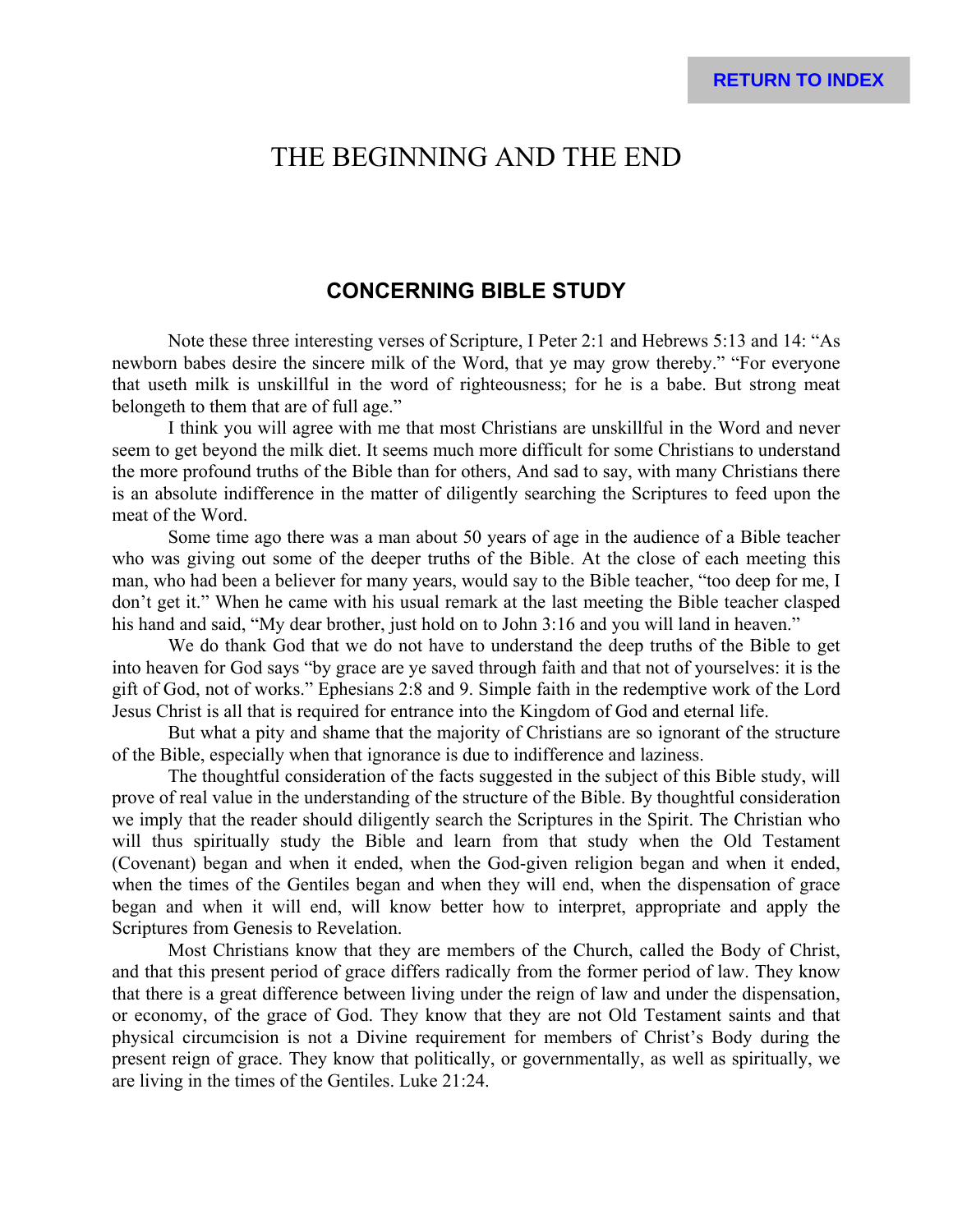But as to how much, or how little (if any), religion the members of Christ's Body should mix in with God's spiritual "grace" program, most Christians doubt and differ. And nothing troubles or baffles the average Christian more than does his inability to know how much or how little of the Divine messages and program of the Psalms, of the Four Gospels, and of the Book of Acts, is for the obedience and practice of members of the Body of Christ. When one group of Christians observes that other denominational groups include or exclude some of the commands and ceremonies that their group does not, the Christians of that group must ask or wonder why. They see that their religious leaders, in presenting their denominational creed and spiritual program, lack an intelligent Divine principle for the selection or elimination in the Body program, of instructions which God gave to His people before He brought in His present reign of grace. Thoughtful Christians must realize that there is something wrong about the hit-and-miss, snatch-grab method employed by the church preachers and leaders who, without explanation or apology, arbitrarily select for, or reject from, their church creeds and programs this or that teaching or practice, which rightly belonged to some former Divine economy, and which God will, or will not, have brought over to this present economy. We sincerely trust that this study will reveal to us something of that intelligent Divine principle.

### THE OLD TESTAMENT

### **THE BEGINNING AND THE END OF THE OLD TESTAMENT**

In order that we may obey II Timothy 2:15, and rightly divide the Word of Truth, it is altogether necessary that we know when the Old Testament, or the Old Covenant, began and when it ended.

Two common blunders generally made in Bible study are the erroneous idea that the Old Testament began with Adam is Genesis, and the equally erroneous idea that Israel had been set aside when Peter and the Eleven preached to Israel on the day of Pentecost. When the Bible student, or teacher, is guilty of these two errors, other false ideas will invariably result.

First, let us consider the statement in Galatians 3:19, "the law was added till the Seed should come." By reading Galatians 3:16 to 24 and Romans 4:1 to 12, we learn that 430 years after the gospel was preached to uncircumcised Abram, that is, 430 years after God first promised to Abram, Christ the Seed, the law was added at Sinai. Then note Colossians 2:14: "Blotting out the handwriting of ordinances that was against us, which was contrary to us, and took it out of the way, nailing it to His cross." Now read II Corinthians 3:7 to 18 to see how the Scriptures tell us that the law was done away: was abolished. Note II Corinthians 3:11 and 14:

"For if that which was done away was glorious much more that which remaineth is glorious." "But their minds were blinded: for until this day remaineth the same vail untaken away in the reading of the Old Testament; which is done away in Christ."

In II Corinthians 3:7 and 9, we read that the law which God wrote on tables of stone is called "the ministration of death," "the ministration of condemnation," and "the Old Testament:" So in Galatians 3:19 let us substitute for law, and read, "the Old Testament was added till Christ should come." We might say also, "religion was added till Christ should come." It was imposed upon Israel until the time of reformation. Hebrews 9:10.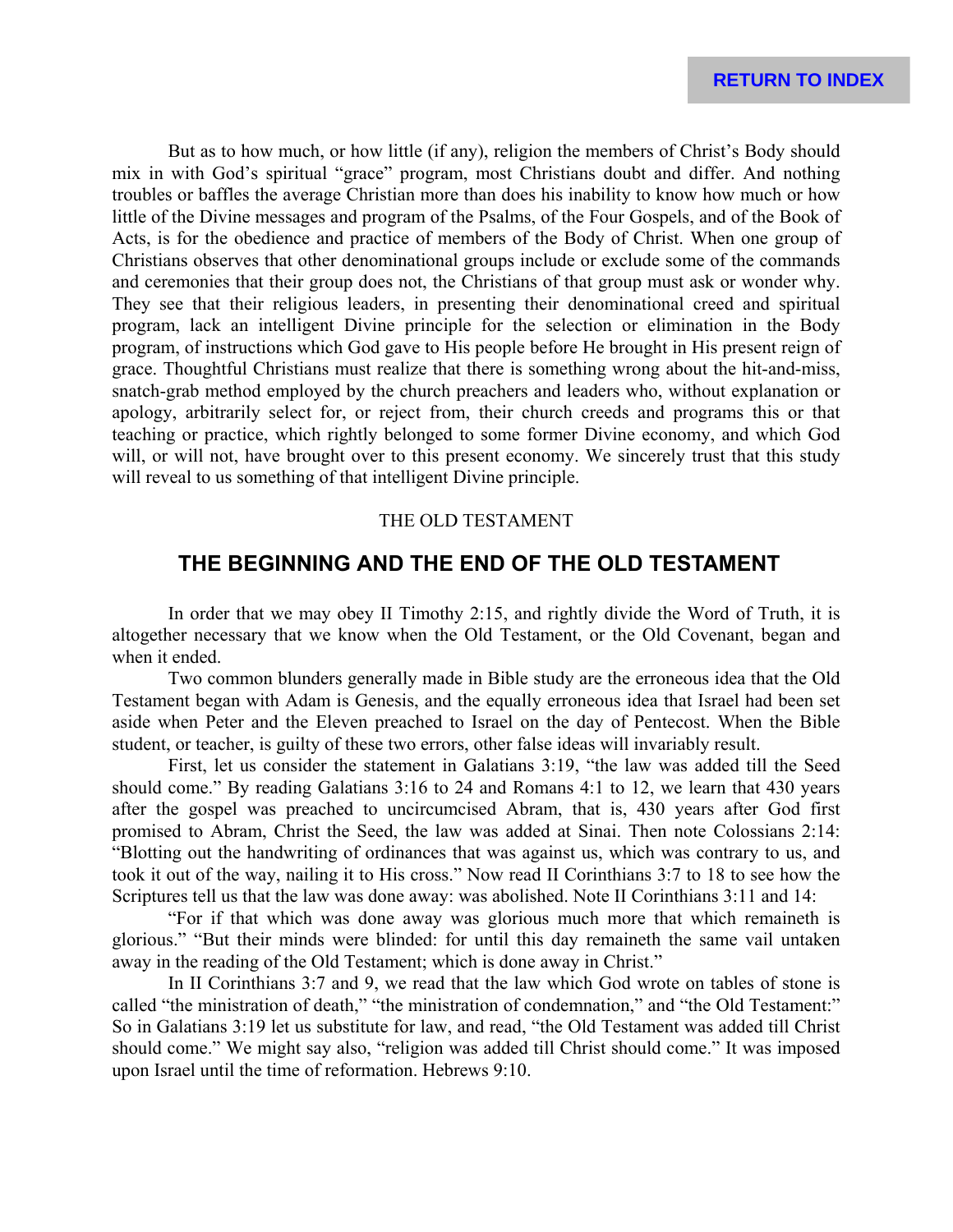When was the Old Testament added? Note the answer in Hebrews 8:9: "Not according to the covenant that I made with their fathers IN THE DAY WHEN I TOOK THEM BY THE HAND TO LEAD THEM OUT OF THE LAND OF EGYPT; because they continued not in My Covenant." Then note Hebrews 8:13: "In that He saith a New Covenant, HE HATH MADE THE FIRST OLD. Now that which decayeth and waxeth old is ready to vanish away:" Here we learn when the Covenant (Testament) between Jehovah and Israel was made, and when it became "OLD." We must keep in mind that that Covenant, which God made with Israel at Sinai, was never called "Old" from the time that Moses was on Mount Sinai until after Christ died on Calvary's cross; that is, for more than 1500 years. The Mosaic Covenant was not the Old Covenant during the 1500 years that Israel was under that Covenant. Note carefully that that Covenant, now old, was made when God took Israel by the hand and led them up out of the land of Egypt That was about 2500 years after God put Adam out of the garden of Eden. So we see that the Old Testament was in not effect with the beginning of Genesis or with the beginning of the Nation Israel. We are told in Galatians 3:6 to 24 that the Abrahamic Covenant was made more than 400 years before the Law Covenant existed, and that the Law Covenant had no nullifying effect upon the Abraham Covenant. The Abraham Covenant did not end with the Old Covenant, for many things are yet to be accomplished on this earth because of God's promise and oath given first to Abram and then to Abraham several centuries before the Old Covenant was added, before God led Israel out of Egypt. So never let us confuse the Abraham Covenant with the Old Covenant or think that the Abrahamic Covenant has been either done away in Christ, or as yet been altogether fulfilled. The Abraham Covenant has not been abolished.

But remember the plain statement of II Corinthians 3:14, that the Old Testament has been done away in Christ. That which decayeth and waxeth old was ready to vanish away. It is not binding in this present dispensation.

The Book of Genesis (from Adam to Joseph) covers a period of about 1700 years. There are several covenants in that first Book of the Bible, but not one line concerning the Covenant called "the Old Testament." So let us not call Adam, Abel, Seth, Enoch, Noah, Shem, Abraham, Isaac, Jacob, Judah, Levi, or Joseph, "Old Testament" men. They lived an died before the Old Testament was added. Moses himself was 80 years old when he received the Testament from Jehovah Moses died at the age of 120; so his life was divided: eighty years "not under the law" and 40 years "under the law." For forty years only Moses was an Old Testament saint.

Now note carefully Romans 5:13 and 14:

"For until the law sin was in the world: but sin is not imputed when there is no law. Nevertheless death reigned from Adam to Moses, even over them that had not sinned after the similitude of Adam's transgression, who is the figure of Him Who was to come."

Here God definitely marks a period in the Scriptures, "when there was no law;" when there was no Old Testament; "from ADAM TO MOSES." That period, when men were without the law of Sinai, or the Old Testament, was about 2500 years. "From Adam to Moses."

Later on we shall consider the other serious blunder that so many make; namely, teaching, or believing, that Israel had been set aside as a nation when the twelve apostles, in Acts 2, preached to devout Jews from every nation under heaven. But let us first be taught that the "Law Dispensation (Old Testament)" was both a parenthetical and a temporary period and Covenant.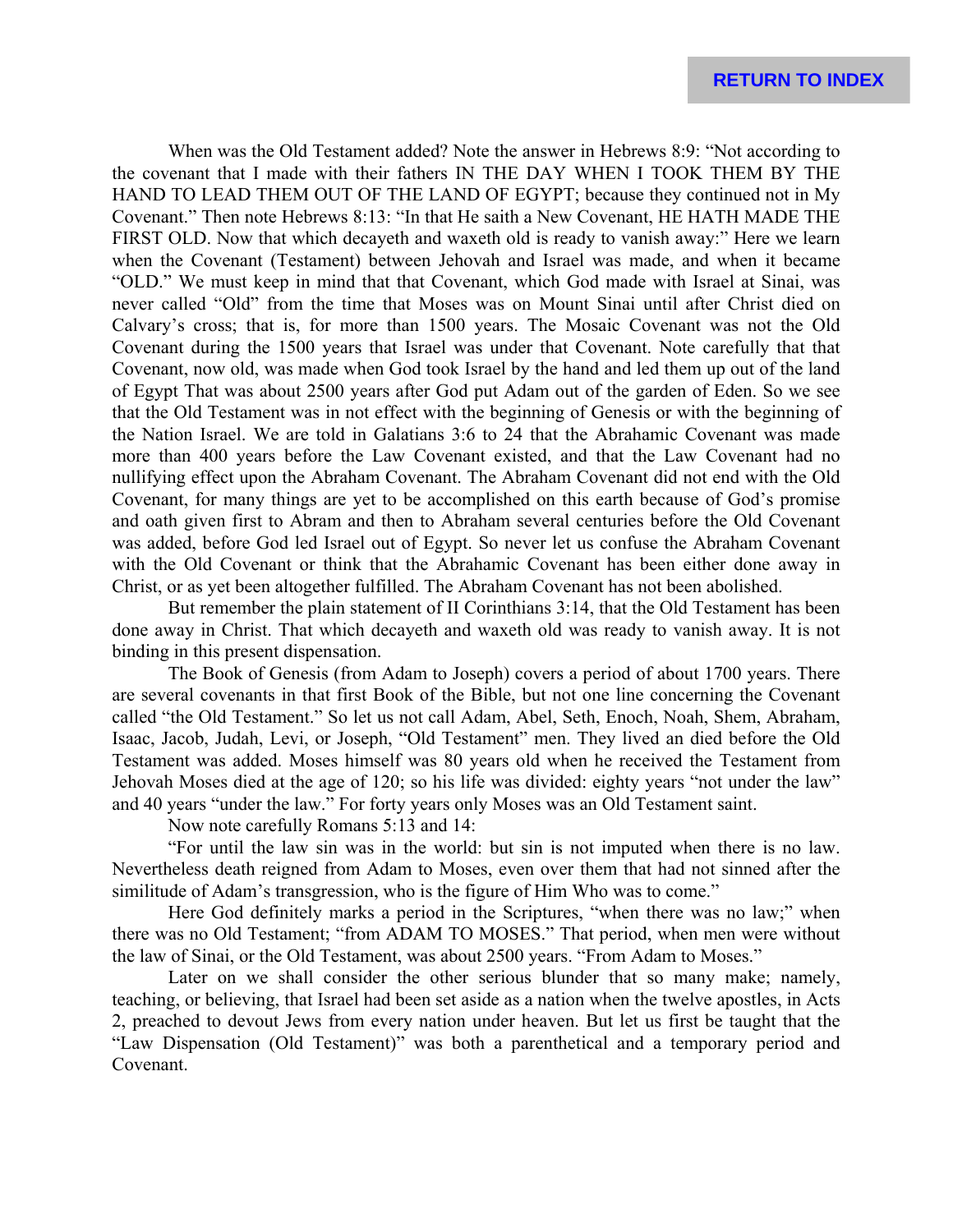But now let us search the Scriptures for an answer to this question:

WHEN DID CIRCUMCISION BEGIN AND WHEN DID CIRCUMCISION END?

### **THE BEGINNING AND THE END OF CIRCUMCISION**

Comparatively few Christians have any idea of the importance of knowing the Bible Truth concerning the place and Significance of CIRCUMCISION in God's spiritual programs for His people. The right understanding of circumcision will help students of the Scriptures in the study and understanding of Paul's statement, in Galatians 2:7 to 9:

"BUT CONTRARIWISE, WHEN THEY SAW THAT THE GOSPEL OF THE UNCIRCUMCISION WAS COMMITTED UNTO ME, AS THE GOSPEL OF THE CIRCUMCISION WAS UNTO PETER: (FOR HE THAT WROUGHT EFFECTUALLY IN PETER TO THE APOSTLESHIP OF THE CIRCUMCISION, THE SAME WAS MIGHTY IN ME TOWARD THE GENTILES) AND WHEN JAMES PETER AND JOHN, WHO SEEMED TO BE PILLARS, PERCEIVED THE GRACE THAT WAS GIVEN UNTO ME, THEY GAVE TO ME AND BARNABAS THE RIGHT HANDS OF FELLOWSHIP; THAT WE SHOULD GO UNTO THE HEATHEN, AND THEY UNTO THE CIRCUMCISION."

Concerning the facts stated in these verses, there has not only been considerable controversy, but far more misunderstanding and ignorance. What was the difference between the gospel of the circumcision and the gospel of the uncircumcision? Some answer, "There is no difference;" others reply, "I do not know." Any intelligent student of the Bible should know by the very emphatic statement of fact, in the light of the context, that there was a very decided difference. Moreover, it is imperative that we know that Peter was instructed to preach the GOSPEL OF THE CIRCUMCISION after Pentecost.

But first let us compare two other Bible statements:

"Ye stiff-necked and UNCIRCUMCISED in heart and ears, ye do always resist the Holy Ghost: as your fathers did, so do ye." Acts 7:51.

"For we are the CIRCUMCISION, which worship God in the spirit, and rejoice in Christ Jesus, and have no confidence in the flesh." Philippians 3:3.

Here we note, first, that God's covenanted people were UNCIRCUMCISED though they had been CIRCUMCISED in the flesh. And, second, that heathen, saved by the grace of God, were the CIRCUMCISION, though they had never been circumcised in the flesh.

Several years after Stephen had told the circumcised Jews that they were uncircumcised in heart Peter preached to a respectable, devout, just, God-fearing Gentile who prayed to God always, a man who gave alms to the Jews. That man's name was Cornelius. Acts 10:2 and 22. Peter said to the God-fearing Gentile, "it is an unlawful thing for a man that is a Jew to come unto one of another nation:" Acts 10:28. The idea of going to Cornelius was the Lord's idea and not Peter's. The Lord sent Peter. Cornelius and the members of his household were saved. Then what happened to Peter? The saved Jews of Judea said. "thou wentest into men UNCIRCUMCISED." Acts 11:3. What a crime! Cornelius was a splendid, upright, moral Gentile, who feared God and loved the Jews, but he was unfit even to receive a message from the twelve apostles, who heard Christ say, in the so-called "great commission," "disciple all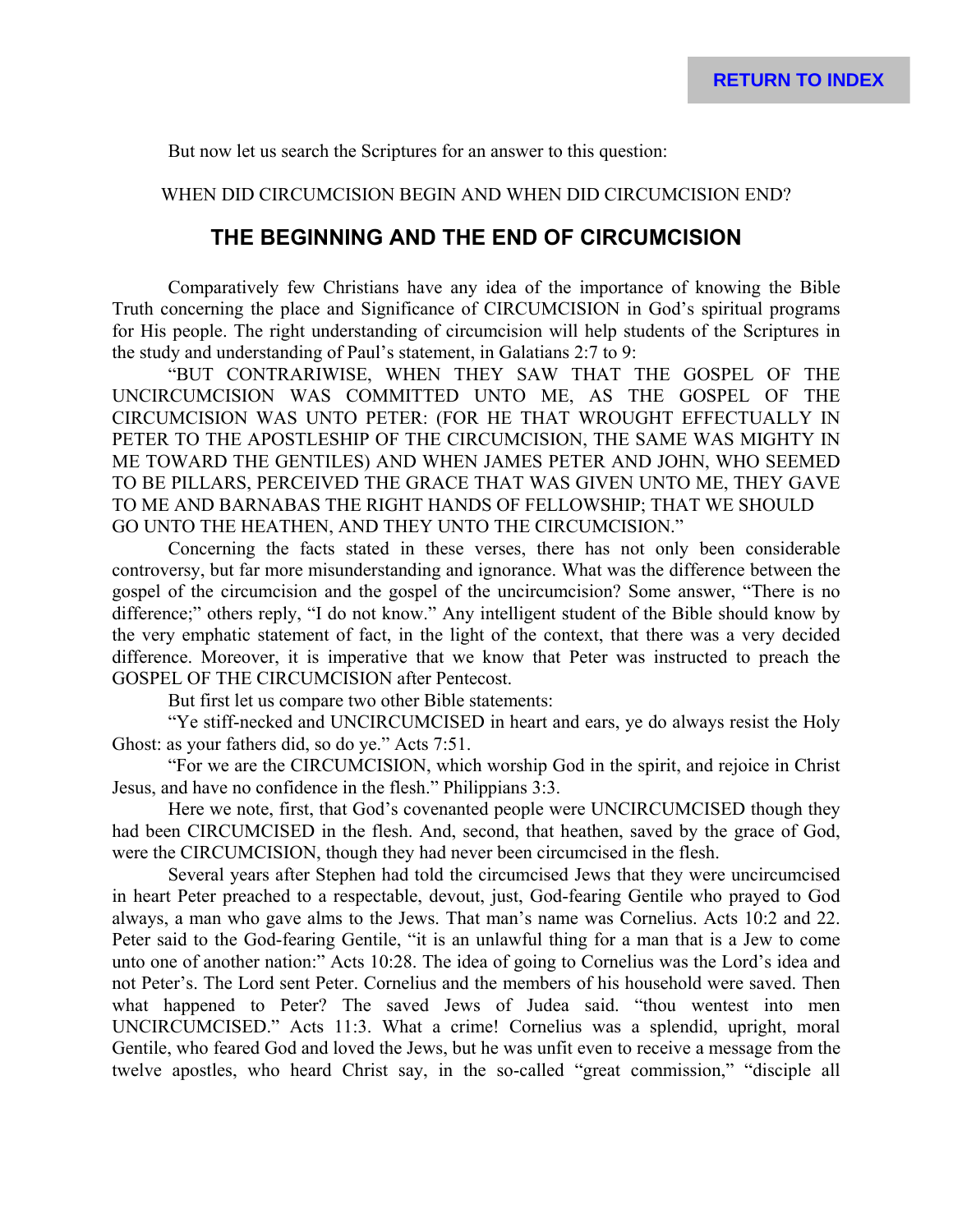nations." Why? Because he had not been circumcised in the flesh. Israel was still bound by the Covenant of Circumcision. Acts 7:8. The dispensation of the grace of God and the ministry of reconciliation had not been authorized by Christ, because Israel had not yet been set aside. Read Romans 11:15.

The majority of Christians say that the attitude of the Twelve toward Cornelius, and the Gentiles in general, was contrary to the will of the Lord. Some say that those apostles were prejudiced Jews walking in the flesh and not in the Spirit. But the intelligent, spiritual student of the Four Gospels and the first seven chapters of Acts, knows that this is not true. The Twelve were continually filled with the Holy Spirit and uncompromisingly took their stand to obey God rather than men. Acts 5:29, Acts 4:19 and 20. According to Acts 5:32, even the infallible Holy Spirit, until after Peter was commissioned to go to Cornelius, was present to witness the fact of Acts 5:31: "Him (Jesus) hath God exalted with His right hand to be a Prince and a Saviour, for to give repentance to ISRAEL, and forgiveness of sins." Where did the Gentiles come in? They didn't come in unless they were proselytes in fellowship with the circumcision.

Peter did walk in the flesh some time later because of the question of circumcision. Note what Paul wrote: "But when Peter was come to Antioch I withstood him to the face, because he was to be blamed. For before that certain (Peter) came from James, he did eat with Gentiles: but when they were come, he withdrew and separated himself, fearing them which were of the CIRCUMCISION." Galatians 2:11 and 12. Many of the circumcision walked in the flesh in their attitude toward the uncircumcision: "And certain men which came down from Judea taught the brethren (Gentiles), and said, Except ye be circumcised after the manner of Moses, ye cannot be saved." "But there rose up certain of the sects of the Pharisees which believed, saying, That it was needful to circumcise them, and to command them to keep the law of Moses." Acts 15:1 to 5. This matter was settled in the Jerusalem Council, about 52 A. D.

"Forasmuch as we have heard, that certain. which went out from us have troubled you with words, subverting your souls, saying, Ye must be circumcised, and keep the law: to whom we gave no such commandment." Acts 15:24.

Here we note that adding the law or circumcision to the gospel of grace perverted the gospel and subverted the soul.

#### CIRCUMCISION BEFORE THE LAW

Let us compare John 7:22 and 23 with Genesis 17:14 and 24:

"Moses therefore gave unto you circumcision; (NOT BECAUSE IT IS OF MOSES, BUT OF THE FATHERS;) and ye on the Sabbath day circumcise a man. If a man on the Sabbath day received circumcision, that the law of Moses should not be broken; are ye angry at me, because I have made a man every whit whole on the Sabbath day?" John 7:22 and 23.

"AND THE UNCIRCUMCISED MAN CHILD WHOSE FLESH OF HIS FORESKIN IS NOT CIRCUMCISED, THAT SOUL SHALL BE CUT OFF FROM HIS PEOPLE, HE HATH BROKEN MY COVENANT." Genesis 17:14. "AND ABRAHAM WAS NINETY YEARS OLD AND NINE, WHEN HE WAS CIRCUMCISED IN THE FLESH OF HIS FORESKIN." Genesis 17:24. "NEITHER SHALL THY NAME ANY MORE BE CALLED ABRAM, BUT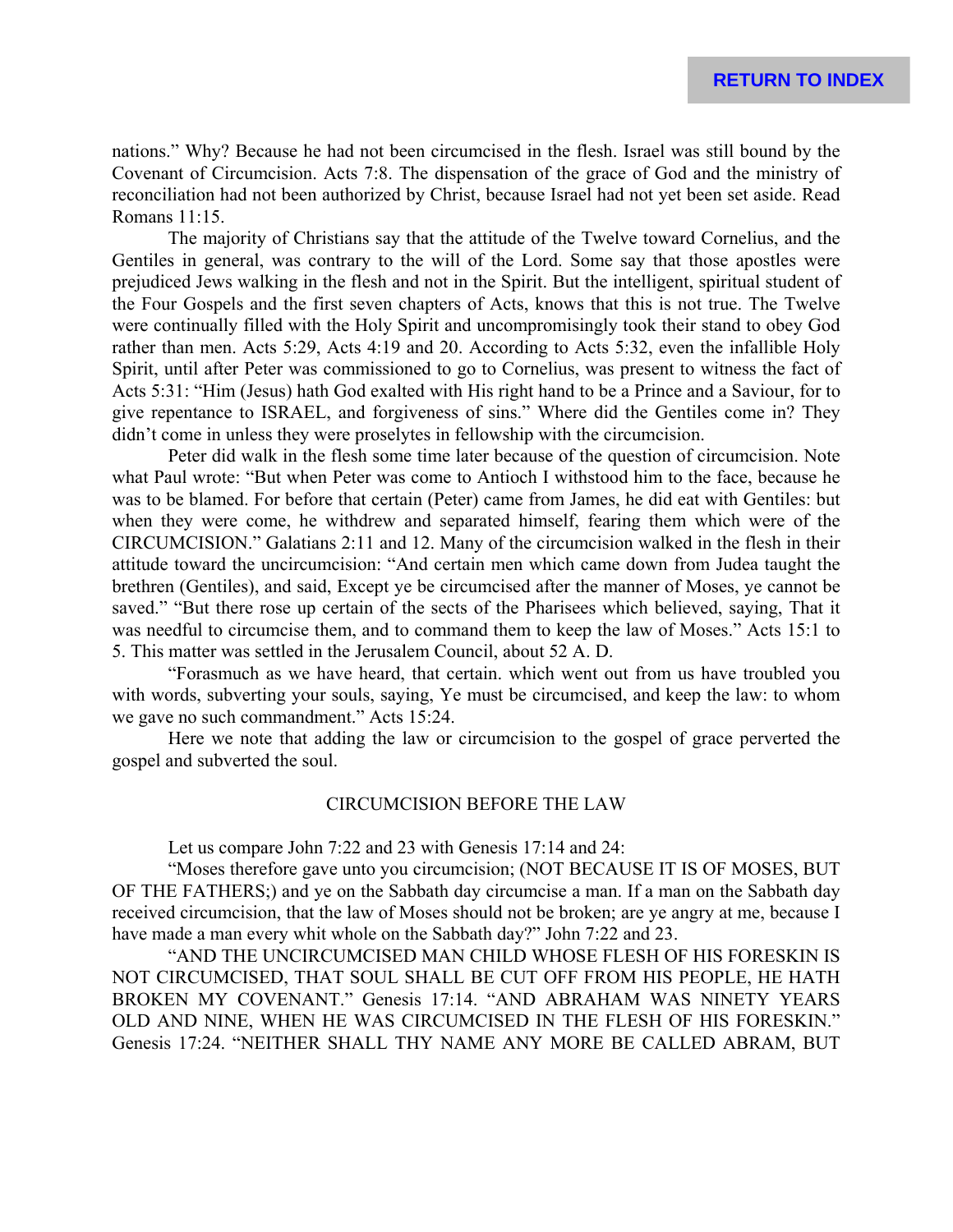THY NAME SHALL BE ABRAHAM; FOR A FATHER OF MANY NATIONS HAVE I MADE THEE." Genesis 17:5.

From these verses we learn that circumcision was instituted when Abram was 99 years old and that his name was changed from "Abram" to "Abraham" at the time he was circumcised. In Galatians 3:6 to 8 and 17, we learn that Abram was justified 430 years before the law was given to Israel. Abram was then 75 years old. Genesis 12:4. Abram was justified 24 years before he was circumcised. But beginning with the circumcision of Abram, from the day his name was changed to "Abraham," and all through the 406 years until the law was given, then through more than 1500 years, under the dispensation and reign of law, and for several years into the period covered by the first chapters of Acts, circumcision in the flesh was a Divine requirement for fellowship with God's covenanted people: "And He gave him the covenant of circumcision: and so Abraham begat Isaac, and circumcised him the eighth day:" Acts 7:8. We know today that our circumcision is spiritual. Colossians 2:11. But the Twelve did not have that truth during the first years after Christ's death any more than they had the truth of the one baptism of Colossians 2:12 and Ephesians 4:5.

God wants us to know that Isaac, the promised son, was not born until after Abram was circumcised. Then God wants us to know that that promised son was circumcised when he was eight days old. Genesis 21:4.

God also wants us to know that another promised Son was circumcised when He was eight days old: "And when eight days were accomplished for the circumcision of the Child, His name was called JESUS, which was so named of the angel before he was conceived in the womb." Luke 2:21. Why was it necessary for Jesus to be circumcised? It is often said that a Christian is a follower of Jesus Christ. So many declare that they should follow Him in baptism. Jesus was baptized; but He was also circumcised. Should we follow Him in circumcision? We must have His circumcision. While Jesus was on earth, and up to the time of the salvation of Cornelius, no man was baptized unless he had first been circumcised. Now every member of the Body of Christ is circumcised and baptized the moment he receives Christ. Let us compare Romans 15:8, Ephesians 2:11 and 12 and Philippians 3:3: "NOW I SAY THAT JESUS CHRIST WAS A MINISTER OF THE CIRCUMCISION FOR THE TRUTH OF GOD, TO CONFIRM THE PROMISES MADE UNTO THE FATHERS." Romans 15:8. "WHEREFORE REMEMBER, THAT YE BEING IN TIME PAST GENTILES IN THE FLESH, WHO ARE CALLED THE UNCIRCUMCISION BY THAT WHICH IS CALLED THE CIRCUMCISION IN THE FLESH MADE BY HANDS, THAT AT THAT TIME YE WERE WITHOUT CHRIST, BEING ALIENS FROM THE COMMONWEALTH OF ISRAEL, AND STRANGERS FROM THE COVENANTS OF PROMISE, HAVING NO HOPE, AND WITHOUT GOD IN THE WORLD." Ephesians 2:11 and 12.

"FOR WE ARE THE CIRCUMCISION WHICH WORSHIP GOD IN THE SPIRIT, AND REJOICE IN CHRIST JESUS, AND HAVE NO CONFIDENCE IN THE FLESH" Philippians 3:3.

Jesus Christ was a Minister of the CIRCUMCISION while He was on earth. Note His own positive statement: "And He said, I am not sent but unto the lost sheep of the house of Israel." Matthew 15:2 to 4. Then note His instructions to His Twelve: "These Twelve Jesus sent forth and commanded them saying, Go not into the way of the Gentiles, and into any city of the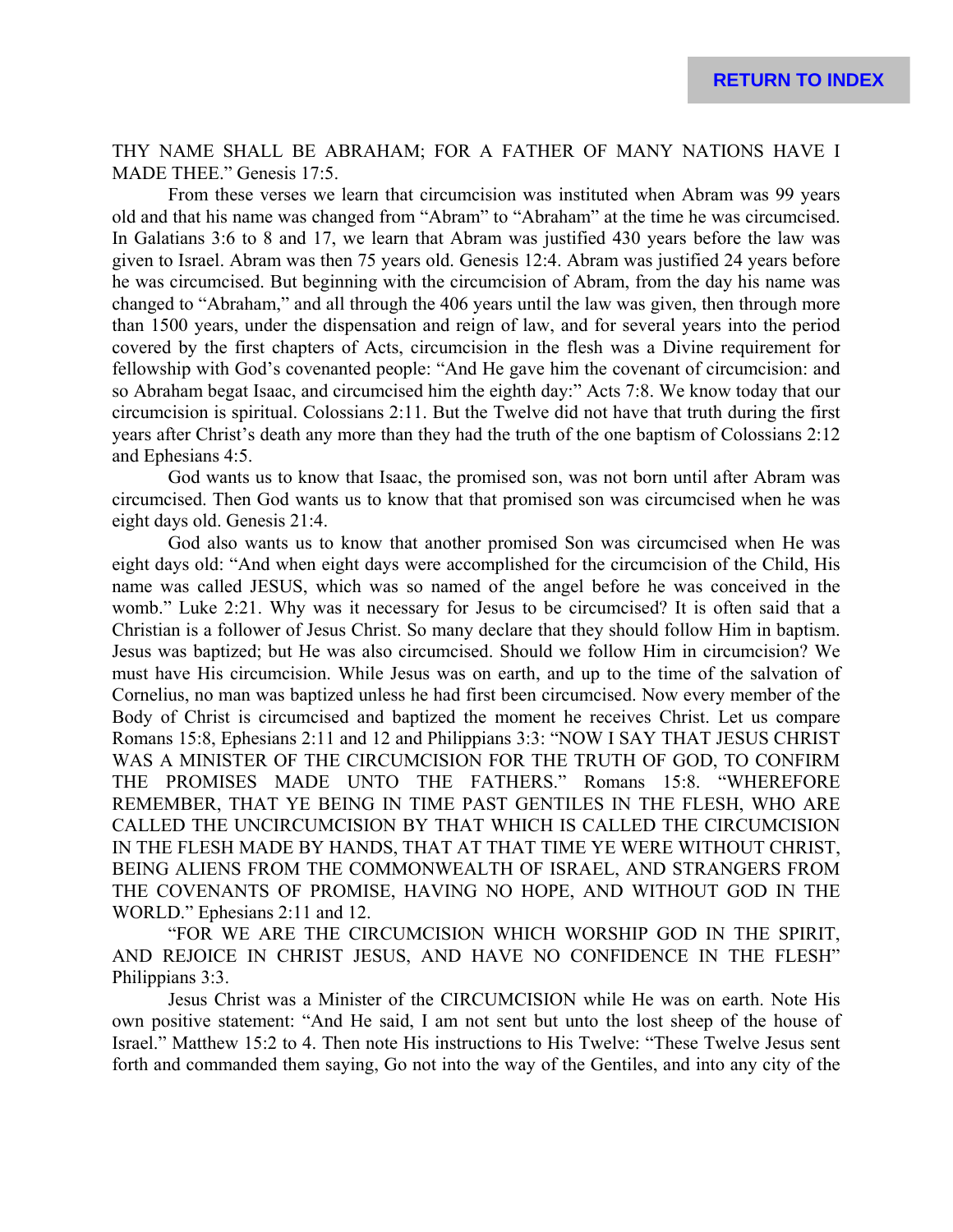Samaritans enter ye not, But go rather to the lost sheep of the house of Israel, And as ye go, preach saying, The kingdom of heaven is at hand." "But when they persecute you in this city flee ye into another: for verily I say unto you, Ye shall (may) not have gone over 'THE CITIES OF ISRAEL' till the Son of man be come." Matthew 10:5 to 7 and Matthew 10:23. In Galatians 2:7 to 9 we learn that the Twelve were ministers to the circumcision with the gospel of the circumcision. They were to go to the cities of Israel. In the study of the 28 chapters of Acts we do not find any of the Twelve preaching outside the cities of Israel. When the disciples left Jerusalem the Twelve remained there. Acts 8:1. Peter, James and John were pillars at Jerusalem.

In Galatians 4:4 we learn that Jesus Christ was made under the law. Note Christ's statement in Matthew 23:1 to 3 and in Matthew 5:17:

"Then spake Jesus to the multitude, and to His disciples, Saying, The scribes and the Pharisees sit in Moses seat: All therefore whatsoever they bid you observe, that observe and do: but do not ye after their works: for they say, and do not." "Think not that I am come to destroy the law, or the prophets: I am not come to destroy, but to fulfil."

Note in Luke 4:16 that Jesus of Nazareth attended the Jewish synagogue on the Jewish Sabbath. In Matthew 8:4 this order from Jesus of Nazareth: "And Jesus with unto him, See thou tell no man; but go thy way, shew thyself to the priest, and offer the gift that Moses commanded, for a testimony unto them."

Jesus Christ was the circumcised Minister to people who had been circumcised in the flesh. They were altogether under the covenant of circumcision. Later on the Lord Jesus was in heaven and directed Paul to write several statements concerning circumcision:

"BEHOLD, I PAUL SAY UNTO YOU, THAT IF YE BE CIRCUMCISED, CHRIST SHALL PROFIT YOU NOTHING." Galatians 5:2. "AND I BRETHREN, IF I YET PREACH CIRCUMCISION, WHY DO I YET SUFFER PERSECUTION? THEN IS THE OFFENCE OF THE CROSS CEASED. I WOULD THAT THEY WERE EVEN CUT OFF WHICH TROUBLE YOU." Galatians 5:11 and 12. "FOR NEITHER THEY THEMSELVES WHO ARE CIRCUMCISED KEEP THE LAW; BUT DESIRE TO HAVE YOU CIRCUMCISED, THAT THEY MAY GLORIFY IN YOUR FLESH." "FOR IN CHRIST JESUS NEITHER CIRCUMCISION AVAILETH ANYTHING, NOR UNCIRCUMCISION, BUT A NEW CREATURE." Galatians 6:13 and 15.

What a change! In Genesis 17 God specifically made circumcision in the flesh a requirement for fellowship with Him and His people. Uncircumcised people were to be cut off. In Galatians 5:11 and 12 circumcised people were to be cut off. This should convince any Christian of the absolute necessity of studying the Bible dispensationally.

Now let us study together Romans 4:9 to 12:

". . . faith was reckoned to Abraham for righteousness. How was it then reckoned? when he was in circumcision or in uncircumcision? Not in circumcision, but in uncircumcision. And he received the sign of circumcision, a seal of the righteousness of the faith which he had yet being uncircumcised: that he might be the father of all them that believe, though they be not circumcised; that righteousness might be imputed unto them also: And the father of circumcision to them who are not of the circumcision only, but who also walk in the steps of that faith of our father Abraham, which he had being yet uncircumcised." Romans 4:9 to 12.

And Galatians 3:6 to 8: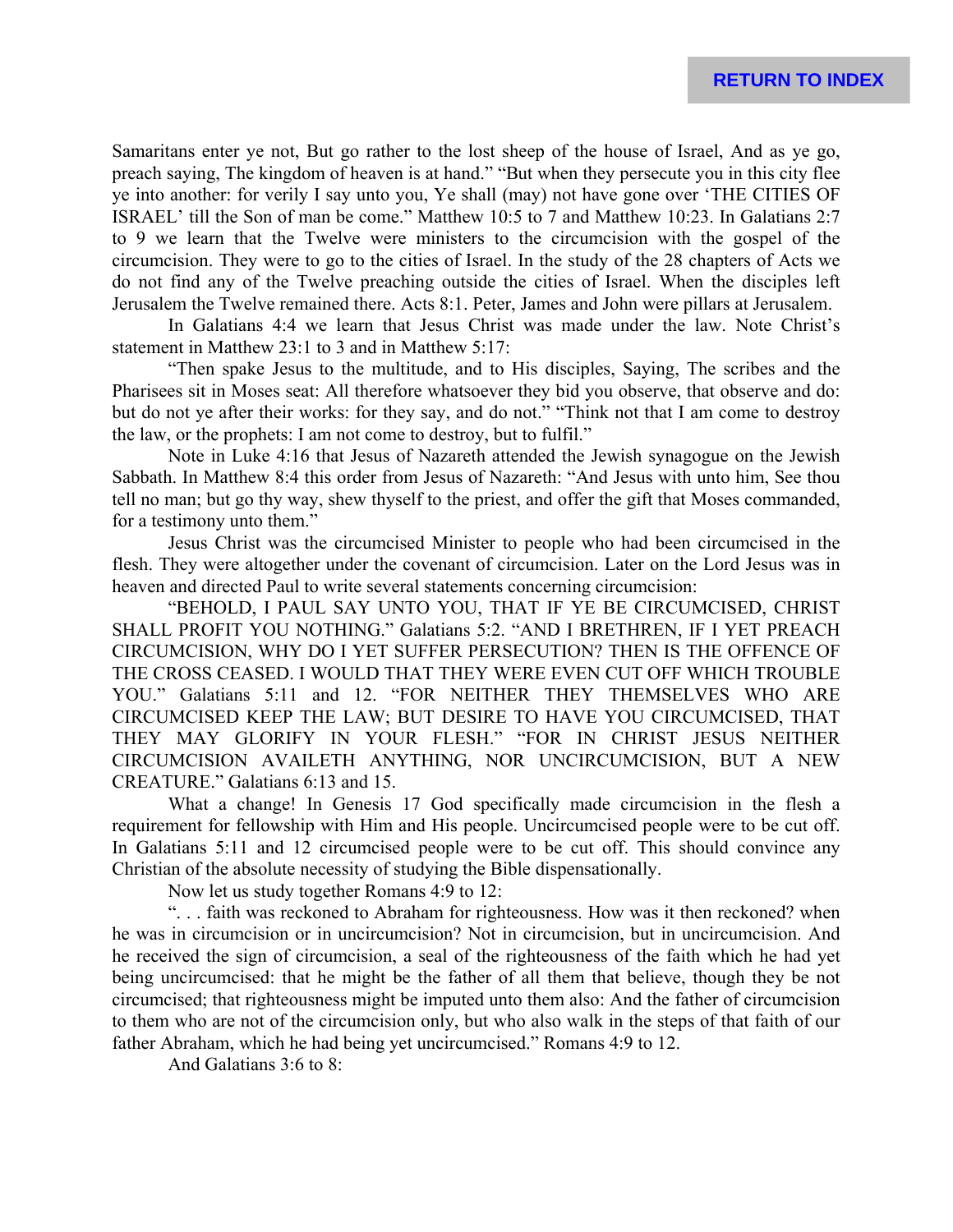"EVEN AS ABRAHAM BELIEVED GOD, AND IT WAS ACCOUNTED TO HIM FOR RIGHTEOUSNESS. KNOW YE THEREFORE THAT THEY WHICH ARE OF FAITH, THE SAME ARE THE CHILDREN OF ABRAHAM, AND THE SCRIPTURE FORESEEING THAT GOD WOULD JUSTIFY THE HEATHEN THROUGH FAITH, PREACHED BEFORE THE GOSPEL UNTO ABRAHAM, SAYING, IN TREE SHALL ALL NATIONS BE BLESSED<sup>"</sup>

When God declared Abram righteous 24 years before he was circumcised and 430 years before the law was added because of transgression (Galatians 3:17 to 19), the Scriptures foresaw the justification of uncircumcised Gentiles by faith alone, and when Christ in heaven sent Paul out to proclaim the message the Lord told Paul to call: "THE GOSPEL OF THE UNCIRCUMCISION." Galatians 2:7.

This was revolutionary truth and Paul was continually in trouble with both the saved and the unsaved Jews. Note how the Jews wanted to tear him to pieces when he told them that Jesus Christ had instructed him to go to the uncircumcised Gentiles. Acts 22:21 to 28.

Thus we see the beginning of circumcision in Genesis 17 and the end of circumcision when? Physical circumcision did not end at Calvary. For God was dealing with the circumcision in the first years after the death and resurrection of Christ, and the Lord committed to Peter the gospel of the circumcision, Galatians 2:7.

Peter was instructed to continue to preach the gospel of the circumcision after Pentecost.

How about circumcision for members of the Body of Christ?

Circumcision has not ended. Every member of the Body of Christ has been circumcised. Colossians 2:11. Any uncircumcised person is an unsaved person. But this is a spiritual circumcision—even the circumcision of Christ. Note carefully Colossians 2:11 and 12:

"IN WHOM ALSO YE ARE CIRCUMCISED WITH THE CIRCUMCISION MADE WITHOUT HANDS, IN PUTTING OFF THE BODY OF THE SINS OF THE FLESH BY THE CIRCUMCISION OF CHRIST: BURIED WITH HIM IN BAPTISM, WHEREIN ALSO YE ARE RISEN WITH HIM THROUGH THE FAITH OF THE OPERATION OF GOD, WHO HATH RAISED HIM FROM THE DEAD."

What kind of circumcision? Not made with hands. What kind of baptism? The same kind. "For we are the circumcision which worship God in the spirit, and rejoice in Christ Jesus and have no confidence in the flesh." Philippians 3:3. So neither an uncircumcised nor an unbaptized person can get into heaven. But no physical ceremony is required. For the believer is complete in Christ and all his sins are forgiven. Colossians 2:10 and 13.

## **THE BEGINNING AND END OF RELIGION**

The word "Christianity" does not appear in the Bible. The word "Christian" appears three times. Many people define Christianity as "the religion of Jesus Christ." If the religion, preached and practiced by Jesus of Nazareth and His disciples on earth, is Christianity, and we define the messages and ministry which Christ gave to Paul to proclaim to Gentiles, as Christianity, then surely there is more than one Christianity in the Bible, for Christ in heaven gave to the Apostle Paul a spiritual program, that not only supplemented what He had taught on earth, but much of it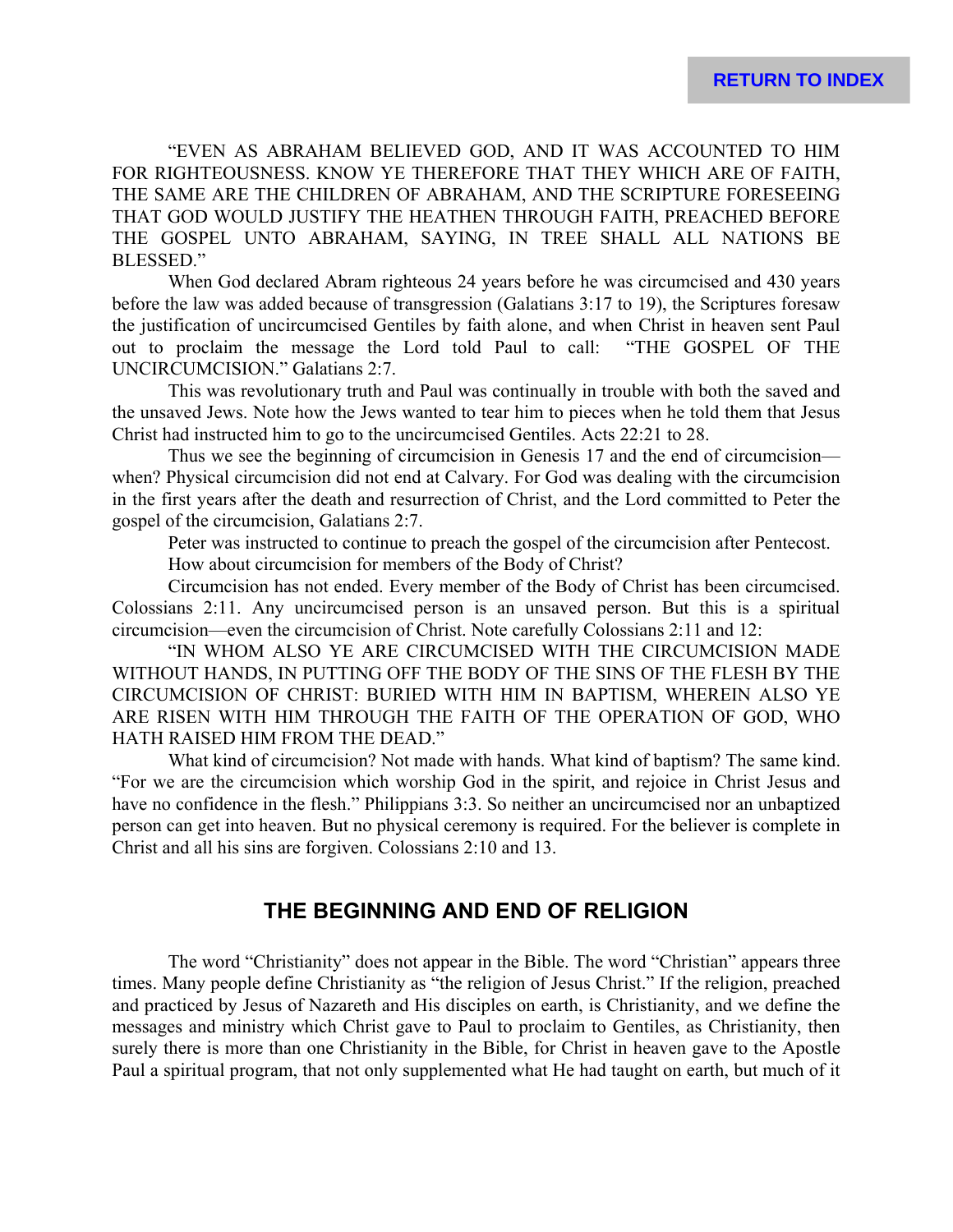superseded many instructions Christ on earth intended for Israel, but are not for the obedience and practice of members of the Body of Christ. We might truly say that Christianity is "life, love and heaven."

This brings to mind the statement of the Jewish rabbi to one of the leading evangelical preachers of London. The rabbi said, "Preacher, it was not Jesus of Nazareth who gave the Christianity that is proclaimed by you Evangelicals; it was the Apostle Paul. Your Jesus was a religious Jew from birth to death." There is more than an element of truth in that rabbi's statement; but of course he was not altogether correct. In the first place the rabbi did not believe Paul's statements, "AND I THANK CHRIST JESUS OUR LORD, WHO HATH ENABLED ME, THAT HE COUNTED ME FAITHFUL, PUTTING ME INTO THE MINISTRY." I Timothy 1:12. "BUT NONE OF THESE THINGS MOVE ME NEITHER COUNT I MY LIFE DEAR UNTO MYSELF, SO THAT I MIGHT FINISH MY COURSE WITH JOY, AND THE MINISTRY, WHICH I HAVE RECEIVED OF THE LORD JESUS, TO TESTIFY THE GOSPEL OF THE GRACE OF GOD." Acts 20:24. "BUT I CERTIFY YOU, BRETHREN, THAT THE GOSPEL WHICH WAS PREACHED OF ME IS NOT AFTER MAN. FOR I NEITHER RECEIVED IT OF MAN, NEITHER WAS I TAUGHT IT, BUT BY THE REVELATION OF JESUS CHRIST." Galatians 1:11 and 12. "WHEREOF I AM MADE A MINISTER, ACCORDING TO THE DISPENSATION OF GOD WHICH IS GIVEN TO ME FOR YOU, TO FULFILL THE WORD OF GOD: EVEN THE MYSTERY WHICH HATH BEEN HID FROM AGES AND FROM GENERATIONS, BUT NOW IS MADE MANIFEST TO HIS SAINTS." Colossians 1:25 and 26. ". . . BECAUSE OF THE GRACE THAT IS GIVEN TO ME OF GOD, THAT I SHOULD BE THE MINISTER OF JESUS CHRIST TO THE GENTILES." Romans 15:15 and 16. "FOR THIS CAUSE I PAUL, THE PRISONER OF JESUS CHRIST FOR YOU GENTILES, IF YE HAVE HEARD OF THE DISPENSATION OF THE GRACE OF GOD WHICH IS GIVEN ME TO YOU-WARD: HOW THAT BY REVELATION HE MADE KNOWN UNTO ME THE MYSTERY; (AS I WROTE AFORE IN FEW WORDS." Ephesians 3:1 to 3. "AND LEST I SHOULD BE EXALTED ABOVE MEASURE THROUGH THE ABUNDANCE OF THE REVELATIONS." II Corinthians 12:7. "AND I SAID, WHO ART THOU LORD? AND HE SAID, I AM JESUS WHOM THOU PERSECUTETH." "DELIVERING THEE FROM THE PEOPLE, AND FROM THE GENTILES, UNTO WHOM NOW I SEND THEE. TO OPEN THEIR EYES AND TO TURN THEM FROM DARKNESS TO LIGHT, AND FROM THE POWER OF SATAN UNTO GOD, THAT THEY MAY RECEIVE FORGIVENESS OF SINS, AND INHERITANCE AMONG THEM WHICH ARE SANCTIFIED BY FAITH THAT IS IN ME:" Acts 26:15, 17 and 18. "NEITHER WENT I UP TO JERUSALEM TO THEM WHICH WERE APOSTLES BEFORE ME; BUT I WENT INTO ARABIA, AND RETURNED AGAIN UNTO DAMASCUS:" Galatians 1:17. "BUT OF THESE WHO SEEMED TO BE SOMEWHAT, (WHATSOEVER THEY WERE IT MAKETH NO MATTER TO ME: GOD ACCEPTED NO MAN'S PERSON:) FOR THEY WHO SEEMED TO BE SOMEWHAT IN CONFERENCE ADDED NOTHING TO ME: BUT CONTRARIWISE, WHEN THEY SAW THAT THE GOSPEL OF THE UNCIRCUMCISION WAS COMMITTED UNTO ME, AS THE GOSPEL OF THE CIRCUMCISION WAS UNTO PETER." Galatians 2:6 and 7.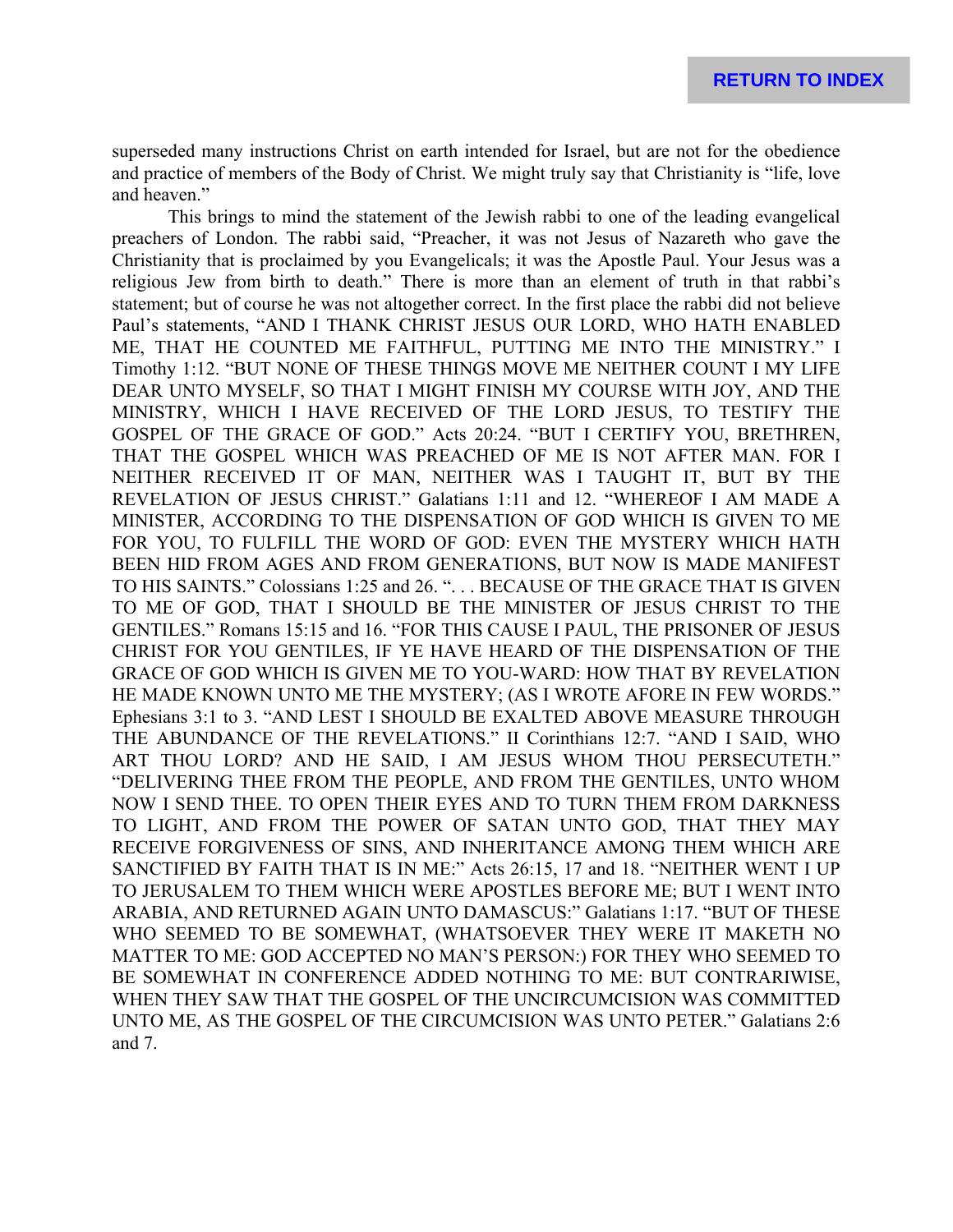Every Christian should know that Jesus of Nazareth was a circumcised religious Jew on earth and a Minister of the circumcision to confirm promises made to Israel. Romans 15:8. Jesus Himself declared, "salvation is of the Jews:" John 4:22. However, many of the spiritual truths which Christ proclaimed to Israel can be appropriated by members of the Body of Christ without frustrating the grace of God or perverting the gospel of grace. In selecting or rejecting instructions and ceremonies from the earthly ministry of Jesus of Nazareth, members of the Body of Christ should carefully consider several facts. First: God's Son on earth was under the law. Galatians 4:4. All of the Jewish disciples of Jesus on earth were under the law with Him, as were also the unsaved Jews. Second: Members of the Body of Christ are not under the law. Romans 6:14 and Romans 7:1 to 4. After Christ revealed the "grace" program to Paul, Christian Jews were no longer under the law. Galatians 3:25. There is a great difference between "under the law" and "not under the law." There is almost as great a difference between the gospel of the kingdom proclaimed by Jesus on earth to Israel and the gospel of salvation preached by Paul to Gentiles.

So long as God's people were under the law they had a God-given program of religion to obey, and practice. For the definition of "RELIGION," do not go to the dictionary; go to the Word of God. The word "RELIGION" is found five times in the New Testament Scriptures: not once in the Old. Three different Greek words are used:

In Acts 26:5, the Greek word is "THRESKEIA."

In Galatians 1:13, the Greek word is "KOLLOURION."

In Galatians 1:14, the Greek word is "IOUDAISMOS."

In James 1:26 and 27, the Greek word is "THRESKEIA."

In Acts 13:43 we read of "RELIGIOUS" proselytes. The Greek word is "sebomai," meaning to adore, to revere, devout, religious, worship.

The Apostle Paul, as Saul of Tarsus, was a religious Jew. Note his testimony in Philippians 3:5, 6 and 8:

"Circumcised the eighth day, of the stock of Israel, of the tribe of Benjamin, an Hebrew of the Hebrews; as touching the law, a Pharisee; Concerning zeal, persecuting the Church; touching the righteousness which is in the law, blameless," ". . . Christ Jesus my Lord for whom I have suffered the loss of all things."

Even after Saul was converted he did some religious things in his zeal and agony for the souls of self-righteous, lost, religious Jews who were as blind as he had been before he met Jesus on the way to Damascus. Note Paul's confession in I Corinthians 9:20: "And unto the Jews I became as a Jew, that I might gain the Jews; to them that are under the law, as under the law, that I might gain them that are under the law." But after Paul reached the Roman prison he never again became a Jew to the Jews. It was from that Roman jail that he wrote Philippians and related how he counted his religion dung and put it away. Note Philippians 1:21: "For me to live is Christ, and to die His gain." Then he had much to say about Divine Truth, called "the Mystery," peculiarly Gentilish truth. God was through with all religion. The members of the Body had something better; they had Christ and eternal life.

We read in Galatians 1:13 and 14, Paul's testimony as to how he was the chief of religious Jews. In I Timothy 1:15, he declared he was the chief of sinners. He needed to be saved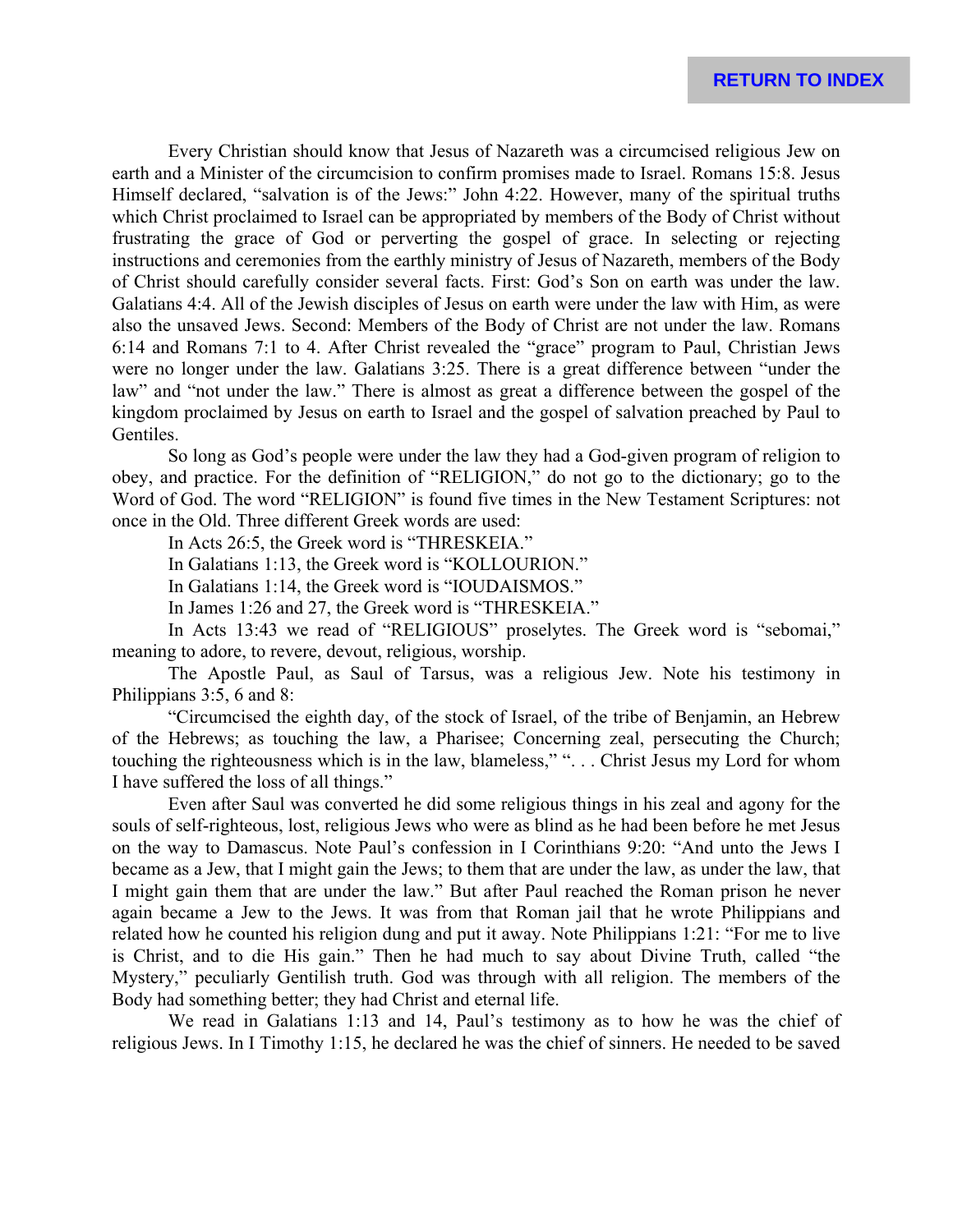from his religion as well as from his sins. The blood of Jesus Christ accomplished both. Hebrews 9:12.

Religion, in the Bible, is called "the Jews' religion." God never gave religion to members of the Body of Christ. Religion was given to Israel about 1492 B. C. when God gave the law by Moses. The law was added till Christ should come. So was the Jews' religion: "WHICH STOOD ONLY IN MEATS AND DRINKS AND DIVERS BAPTISMS, AND CARNAL ORDINANCES IMPOSED ON THEM UNTIL THE TIME OF REFORMATION:"

Here we learn that the religion, which the Lord gave to Israel, through Moses the mediator of the Old Testament, was for a limited duration, "imposed until the time of reformation." Religion was imposed on Israel until . . . Compare this with Galatians 3:19, "the law was added till . . "The Old Covenant, the law, and the Jews' religion were linked together, with Israel's sabbath as a sign between Jehovah and Israel. The children of Israel shall observe the sabbath throughout their generations, for a perpetual covenant. It is a sign between Me and the children of Israel for ever: for in six days the Lord made heaven and earth, and on the seventh day He rested, and was refreshed." Exodus 31:16 and 17. The dispensation of religion was a temporary and parenthetical dispensation, which began at Sinai and ended when Israel was set aside.

Note this program of religion; "meats and drinks," "carnal ordinances," "divers baptisms." "BAPTISMS" is the correct translation of this Greek word "BAPTISMOS." The word is from the word "BAPTIZO," "to wash." This word is "WASH" in Mark 7:4 and 8 and Luke 11:38, where the reference is to the religious washing of hands and vessels. But elsewhere it is "BAPTIZE." Any kind of a water ordinance or water ceremony was a part of God's religious program. Note the words of John the Baptist when He introduced Jesus the Messiah to Israel: "And I knew Him not but that He should be made manifest to Israel, therefore am I come baptizing with water." John 1:31. Note Paul's own testimony concerning the Lord's instructions to him at the time of his salvation: "And now why tarriest thou? arise, and be baptized and wash away thy sins, calling on the name of the Lord." Acts 22:16. Saul was converted to Christ before the beginning of the dispensation of the grace of God, before God cast away His religious nation.

About 1900 B. C. Abram was justified in uncircumcision and the Scriptures foresaw that God would justify the uncircumcised heathen by faith. Galatians 3:8. At that time God did not give to Abram "meats and drinks," "carnal ordinances, and "divers baptisms." Abram, Isaac, and his twelve sons had no religion unless we speak of circumcision and the blood of sacrifices which they offered as religion. The Scriptures foresaw Paul's "grace" ministry to uncircumcised Gentiles twenty-four years before uncircumcised Abram became circumcised Abraham. Galatians 3:8. Therefore, the Scriptures foresaw, and Paul was commissioned to proclaim, righteousness for Gentiles, by faith, without circumcision, without religion, without meats and drinks and carnal ordinances, without any kind of water ceremony. Hence the testimony of Paul in I Corinthians 1:17: "FOR CHRIST SENT ME NOT TO BAPTIZE, BUT TO PREACH THE GOSPEL: NOT WITH WISDOM OF WORDS, LEST THE CROSS OF CHRIST SHOULD BE MADE OF NONE EFFECT." This was given to Paul by revelation from Christ in heaven. Galatians 1:11 and 12.

What the Scriptures foresaw for Gentiles in the justification of Abram, was seen years before he was circumcised. Hence the folly of teaching that water baptism has taken the place of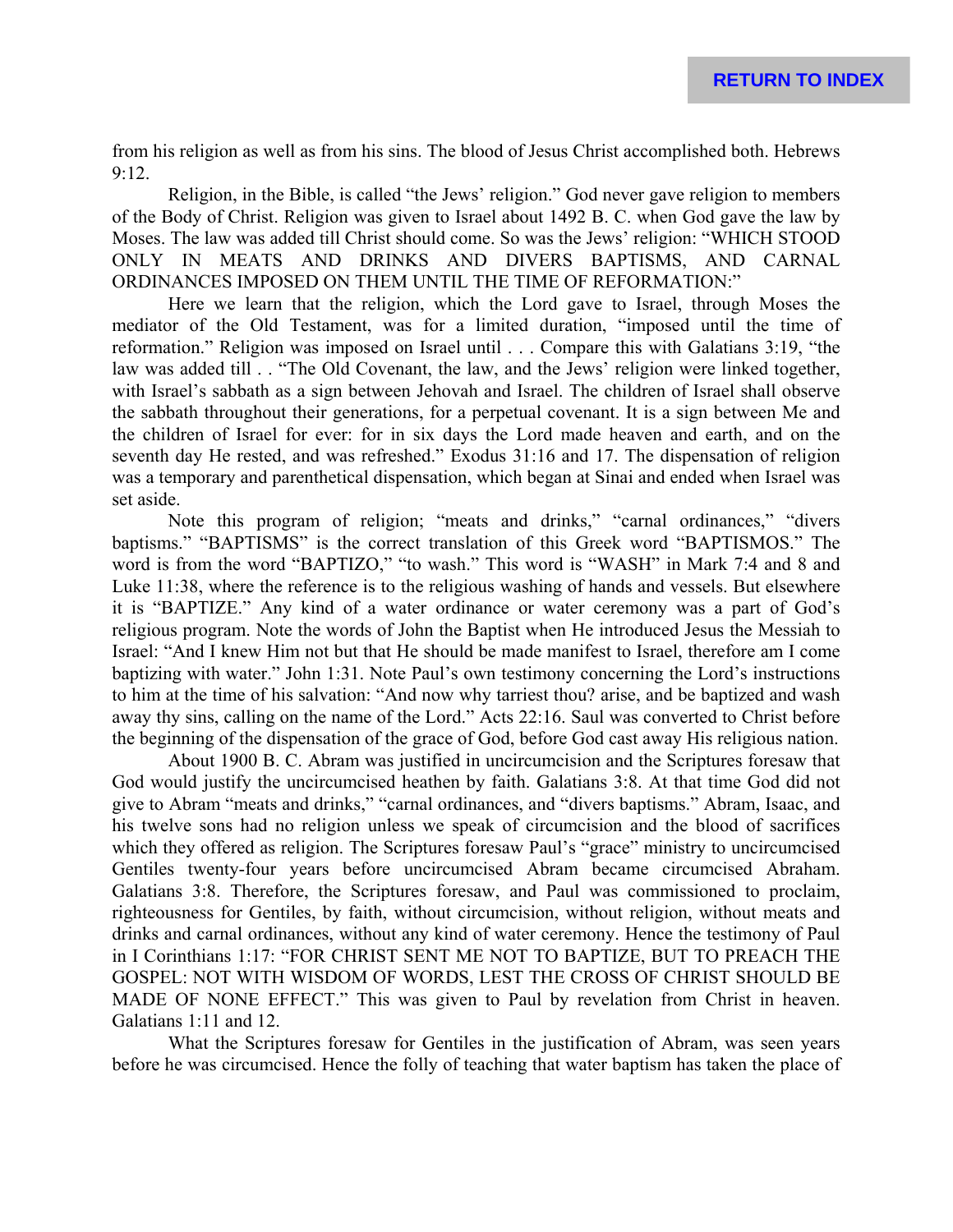circumcision. Moreover, only the male Israelites were circumcised. Why baptize women? Many follow the traditions of men and denominations instead of the Word of God, rightly divided.

If we can only get fixed in our minds that the circumcision, added to justification by faith, as well as the Old Covenant, the law, and ordinances, the religious practices and the water ceremonies, added at Sinai, have no place in the program of grace mentioned in Ephesians 3:1 to 3, we surely will not frustrate the grace of God by adding any of these things and we will better understand Colossians 2:11 to 16: "IN WHOM ALSO YE ARE CIRCUMCISED WITH THE CIRCUMCISION MADE WITHOUT HANDS, IN PUTTING OFF THE BODY OF THE SINS OF THE FLESH BY THE CIRCUMCISION OF CHRIST: BURIED WITH HIM IN BAPTISM, WHEREIN ALSO YE ARE RISEN WITH HIM THROUGH THE FAITH OF THE OPERATION OF GOD, WHO HATH RAISED HIM FROM THE DEAD." "BLOTTING OUT THE HANDWRITING OF ORDINANCES THAT WAS AGAINST US, WHICH WAS CONTRARY TO US. AND TOOK IT OUT OF THE WAY. NAILING IT TO HIS CROSS:" "LET NO MAN THEREFORE JUDGE YOU IN MEAT, OR IN DRINK, OR IN RESPECT OF AN HOLY DAY, OR OF THE NEW MOON, OR OF THE SABBATH DAYS." Colossians 2:11 and 12, 14, and 16.

Just imagine what would have happened to any prophet or preacher if he had proclaimed during the reign of law, the truth of Colossians 2:16.

Many of God's spiritual saints have followed the erroneous teachings of their leaders, that God's religious nation, Israel, was set aside before Peter with the Eleven stood up on the day of Pentecost to preach to devout Jews of every nation under heaven, to all the house of Israel. Acts 2:5 and 36. How about the "far off" of Acts 2:39? They were Israelites. Daniel 9:7. With the setting-aside of God's religious nation, after Saul became Paul, God's religious program was ended.

#### ABRAHAM—PAUL

Abram, the uncircumcised Gentile, became circumcised Abraham, the father of the circumcision. Saul, the circumcised Jew, became Paul the apostle to the uncircumcision with the gospel which God preached to uncircumcised Abram 430 years before the law and religion were given to Moses at Sinai.

Note Romans 14:17: "For the kingdom of God is not meat and drink; but righteousness and peace, and joy in the Holy Ghost." In this day of grace Israel's religion, carnal ordinances and water ceremonies, have no place. All the ritualism and religious practices carried on in the name of the Church of Christ, are an abomination in the sight of the Lord. If you have any religion, get rid of it, including all of your water ceremonies. Believe that because of the baptism of Ephesians 4:5 and the precious shed blood of the Son of God, you are complete in Christ and blessed with all spiritual blessings. Ephesians 1:3.

Members of the Body of Christ are baptized into the death of Christ. Romans 6:3 and 4. Christ is in them, the hope of glory. Colossians 1:27. They have eternal glory. They have eternal life. Christ is their life. Colossians 3:3 and 4. They have the only thing needful to get into heaven. They have righteousness. Christ is their righteousness. I Corinthians 1:30. They have been made accepted in Christ. Ephesians 1:6. They are complete in Christ. Colossians 2:10. They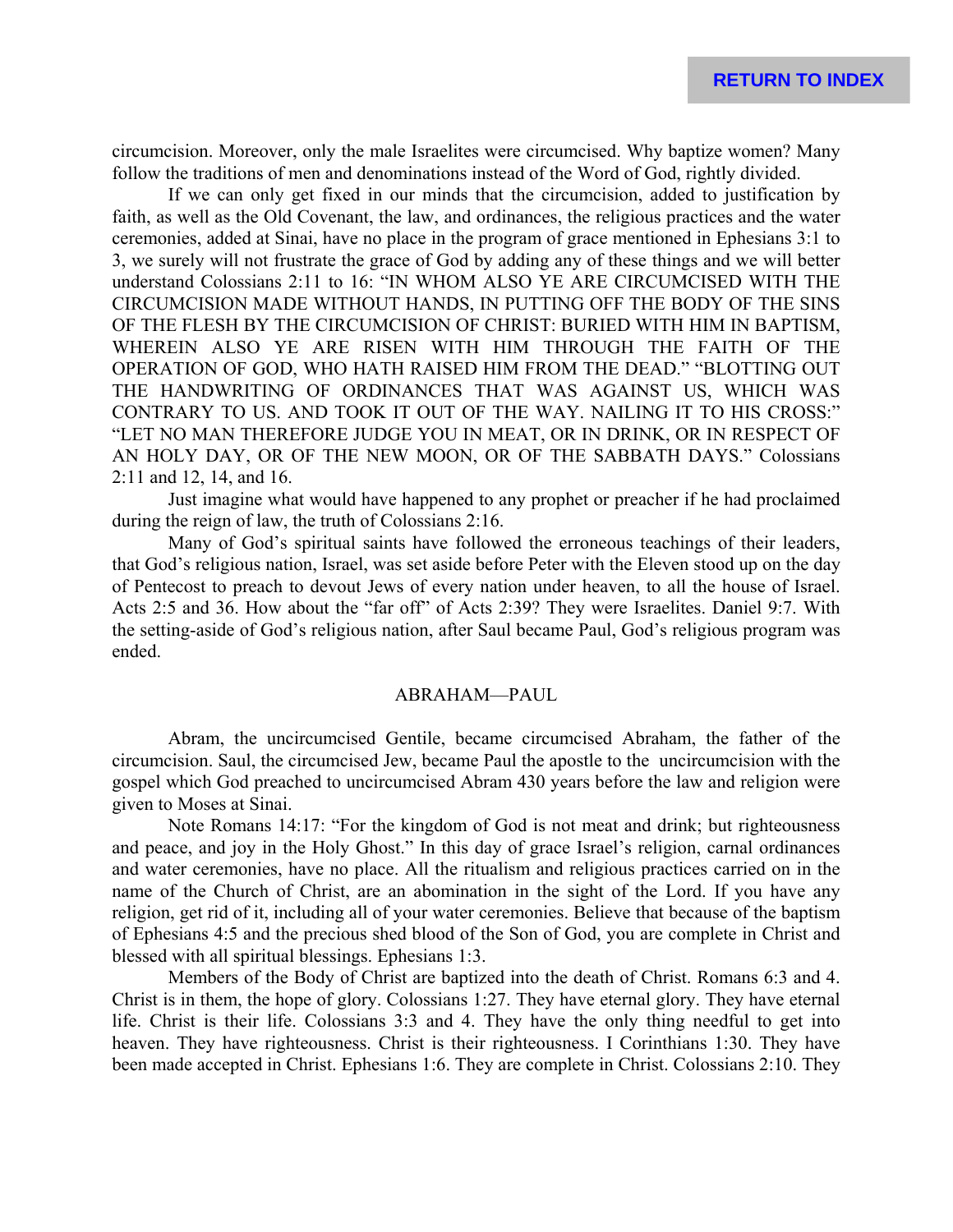are seated with Christ in the heavenlies. Ephesians 2:6. Note also Ephesians 2:7 and Ephesians 1:3: "That in the ages to come He might shew the exceeding riches of His grace in His kindness toward us through Christ Jesus." (Ephesians 2:7). "Blessed be the God and Father of our Lord Jesus Christ, Who bath blessed us with all spiritual blessings in the heavenlies in Christ." (Ephesians 1:3).

These Body-members are to obey Ephesians 4:3 to 6: "Endeavoring to keep the unity of the Spirit in the bond of peace. There is one Body, and One Spirit, even as ye are called in One Hope of your calling; One Lord, One Faith, ONE BAPTISM, One God and Father of all, Who is above all, and through all, and in you all." Ephesians 4:3 to 6.

Can you name one RELIGIOUS Christian who is doing the will of God as expressed in Ephesians 3:9? "AND TO MAKE ALL MEN SEE WHAT IS THE 'DISPENSATION OF THE MYSTERY, WHICH FROM THE BEGINNING OF THE WORLD HATH BEEN HID IN GOD, WHO CREATED ALL THINGS BY JESUS CHRIST." It is not probable that any man will know the secret and eternal purpose of Ephesians 3:6 to 11 unless he knows and obeys the truth of the One Baptism of Ephesians 4:5. There are some who know this truth who keep silent because they fear the persecution of religious baptizers. Religious persecution is real.

# **THE BEGINNING AND THE END OF THE TIMES OF THE GENTILES**

First, we quote Luke 21:24:

"And they shall fall by the edge of the sword and shall be led away captive into all nations; and Jerusalem shall be trodden down of the Gentiles, UNTIL THE TIMES OF THE GENTILES BE FULFILLED."

Then Romans 11:25 and 26: "FOR I WOULD NOT, BRETHREN, THAT YE SHOULD BE IGNORANT OF THIS MYSTERY, LEST YE SHOULD BE WISE IN YOUR OWN CONCEITS; THAT BLINDNESS IN PART IS HAPPENED TO ISRAEL, UNTIL THE FULNESS OF THE GENTILES BE COME IN. AND SO ALL ISRAEL SHALL BE SAVED: AS IT IS WRITTEN, THERE SHALL COME OUT OF SION THE DELIVERER, AND SHALL TURN AWAY UNGODLINESS FROM JACOB:"

Note what God did with the ten tribes; of Israel about 730 B. C.:

"Therefore the Lord was very angry with Israel, and removed them out of His sight; there was none left but the tribe of Judah only." ". . . So was Israel carried away out of their own land to Assyria unto this day." II Kings 17:18 and 23.

Then note what God did with Judah about 600 B. C.:

"At that time the servants of Nebuchadnezzar king of Babylon came up against Jerusalem, and the city was besieged. And Nebuchadnezzar king of Babylon came against the city, and his servants did besiege it." "For through the anger of the Lord it came to pass in Jerusalem and Judah, until He had cast them out from His presence, that Zedekiah rebelled against the king of Babylon." II Kings 24:10, 11 and 20. "And the army of the Chaldeans, that were with the captain of the guard, brake down all the walls of Jerusalem round about." "Thus Judah was carried away captive out of his own land." Jeremiah 52:14 and 27.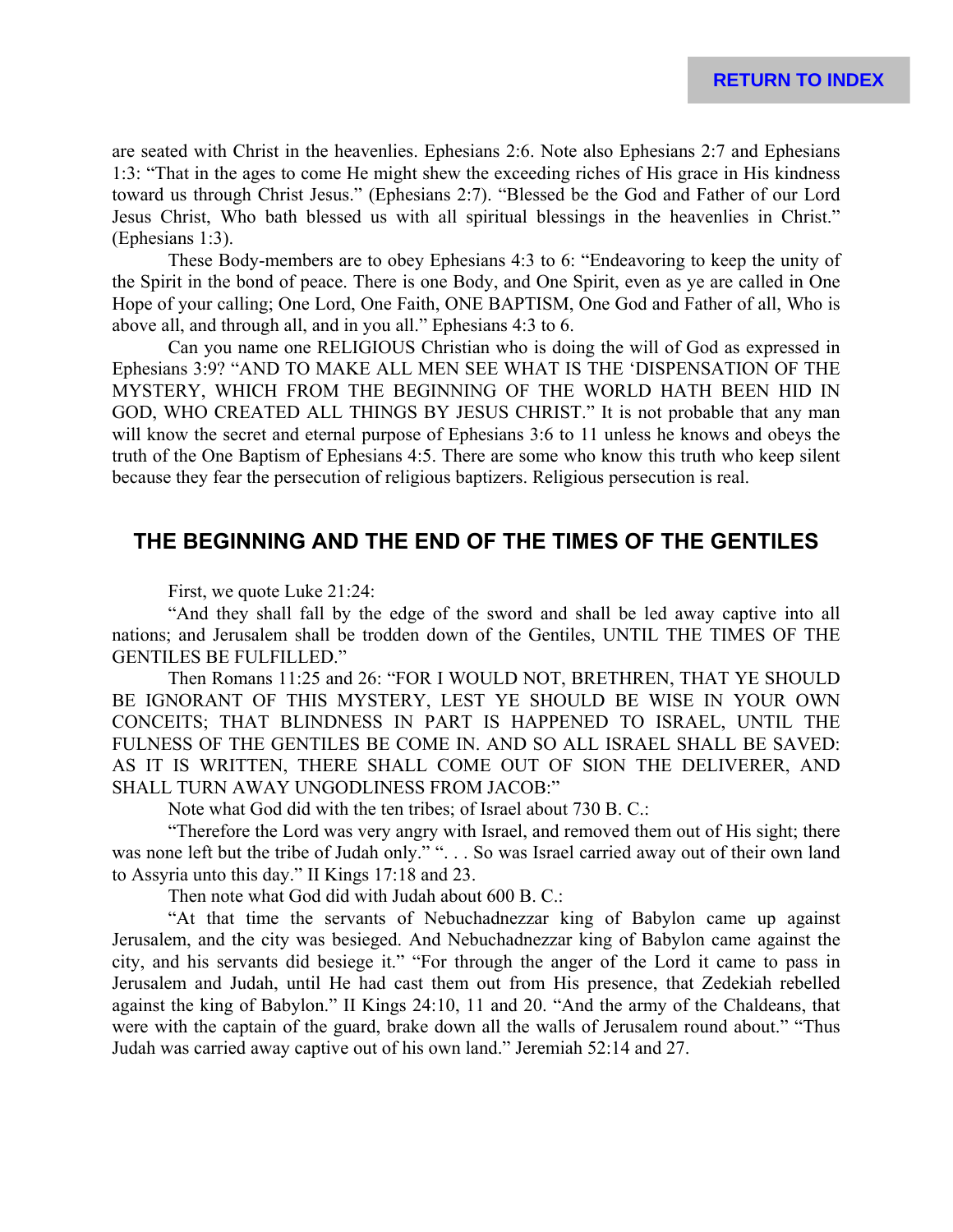Then note Daniel's interpretation of Nebuchadnezzar's dream in Daniel 2:37 to 40 concerning the four Gentile nations:

"Thou, O King, art a king of kings: for the God of heaven bath given thee a kingdom, power and strength and glory. And wheresoever the children of men dwell, the beasts of the field and the fowls of the heaven bath He given into thine hand, and hath made thee ruler over them all. THOU ART THIS HEAD OF GOLD. And after thee shall arise another kingdom . . and another third kingdom . . . And the fourth kingdom." "THOU ART THIS HEAD OF GOLD."

Then note Luke 2:11: "And it came to pass in those days, that there went out a decree from Caesar Augustus that all the world should be taxed." And Luke 4:5 and 6: And the devil taking Him up into an high mountain, shewed unto Him all the kingdoms of the world in a moment of time. And the devil said unto Him, All this power will I give thee, and the glory of them; for that is delivered unto me; and to whomsoever I will give it."

Then note Acts 3:21 concerning Jesus Christ in heaven: "Whom the heaven must receive until the times of restitution of all things, which God hath spoken by the mouth of all His holy prophets since the world began." And Luke 21:27 and 31: "And then shall they see the Son of man' coming in a cloud with power and great glory. "So likewise ye, when ye see these things come to pass, know ye that the kingdom of God is nigh at hand."

From Sinai to the Babylonian captivity God's program was Church and State combined in the sense that political, governmental authority was given to Israel, as well as religious and spiritual authority. Under certain conditions Israel was promised to be the head and not the tail. But if they did not meet the conditions they were to be the tail and not the head: "And the Lord shall make thee the head and not the tail; and thou shalt be above only, and thou shalt not be beneath; if that thou hearken to the commandments of the Lord thy God, which I command thee this day, to observe and to do them." "He shall lend to thee, and thou shalt not lend to him: he shall be the head and thou shalt be the tail." Deuteronomy 28:13 and 44.

Beginning with the Babylonian captivity Israel became the tail governmentally and politically. For God declared that Nebuchadnezzar was the head. "Thou art this head of gold." Daniel 2:38. That was about 606 B. C. Then "the times of the Gentiles began governmentally and politically, but "the times of the Gentiles" spiritually began when the Lord had accomplished His purpose by the apostle Paul. Note again Colossians 1:24 to 26: "Who now rejoice in my sufferings for you, and fill up that which is behind of the afflictions of Christ in my flesh for His Body's sake, which is the Church: Whereof I am made a minister according to the dispensation of God which is given tome for you TO FULFILL THE WORD OF GOD; EVEN THE MYSTERY which hath been hid from ages and from generations, but now is made manifest to His saints."

The Lord Jesus on earth said, "Render therefore unto Caesar the things which are Caesar's and unto God the things that are God's." Matthew 22:21. He also said, "Salvation is of the Jews." John 1:22. The Gentile said, "Yes Lord: yet the dogs under the table eat of the children's crumbs." Mark 7:28. So Israel had spiritual headship and priority rights over the Gentiles in spiritual matters for several centuries after they became the tail governmentally or politically. Note Romans 15:27, Romans 11:11.

Some years after Peter said to the Jews at Jerusalem, "Unto you first," Paul said to some Jews outside of the land of the Jews: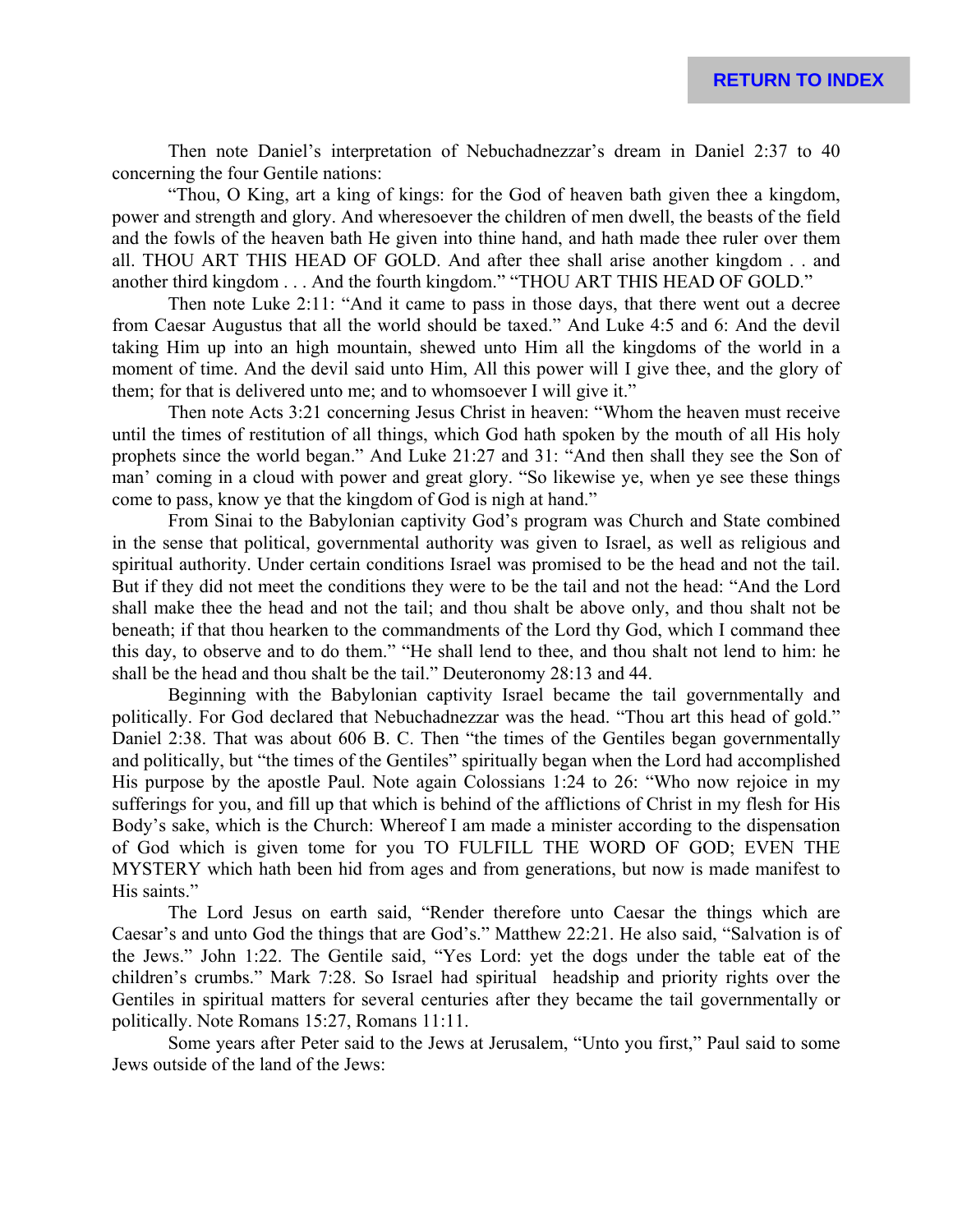"Beware therefore, lest that come upon you,, which is spoken of in the prophets: Behold, ye despisers, and wonder, and perish for I work a work in your days, a work which ye shall in no wise believe, though a man declare it unto you."

"THEN PAUL AND BARNABAS WAXED BOLD, AND SAID, IT WAS NECESSARY THAT THE WORD OF GOD SHOULD FIRST HAVE BEEN SPOKEN TO YOU; BUT SEEING YE PUT IT FROM YOU, AND JUDGE YOURSELVES UNWORTHY OF EVERLASTING LIFE, LO, WE TURN TO THE GENTILES." Acts 13:40, 41 and 46.

Then Paul wrote Romans 11:19, 20, 11 and 30: "Thou wilt say then, The branches were broken off, that I might be grafted in. Well; because of unbelief they were broken off, and thou standest by faith. Be not high-minded but fear." "I say then, Have they (the Jews) stumbled that they should fall? God forbid: but rather through their fall salvation is come unto the Gentiles for to provoke them (the Jews) to jealousy." "For as ye (Gentiles) in times past have not believed God, yet have now obtained mercy through their (Israel's) unbelief."

Then Paul, about 30 years after the death of Christ, said to the Jews at Rome: "AND WHEN THEY AGREED NOT AMONG THEMSELVES, THEY DEPARTED, AFTER THAT PAUL HAD SPOKEN ONE WORD, WELL SPAKE THE HOLY GHOST BY ESAIAS THE PROPHET UNTO OUR FATHERS, SAYING, GO UNTO THIS PEOPLE, AND SAY, HEARING YE SHALL HEAR, AND SHALL NOT UNDERSTAND; AND SEEING YE SHALL SEE, AND NOT PERCEIVE: FOR THE HEART OF THIS PEOPLE IS WAXED GROSS, AND THEIR EARS ARE DULL OF HEARING, AND THEIR EYES HAVE THEY CLOSED; LEST THEY SHOULD SEE WITH THEIR EYES,' AND HEAR WITH THEIR EARS, AND UNDERSTAND WITH THEIR HEART, AND SHOULD BE CONVERTED, AND I SHOULD HEAL THEM, BE IT KNOWN THEREFORE UNTO YOU, THAT THE SALVATION OF GOD IS SENT UNTO THE GENTILES, AND THAT THEY WILL HEAR IT." Acts 28:25 to 28.

Paul wrote: "For I speak to you Gentiles, inasmuch as I am the apostle of the Gentiles, I magnify mine office." Romans 11:13. "Whereunto I am ordained a preacher, and an apostle, (I speak the truth in Christ and lie not:) a teacher of the Gentiles in faith and verity." I Timothy 2:7. "Whereunto I am appointed a preacher, and an apostle, and a teacher of the Gentiles." II Timothy 1:11. "For this cause I Paul, the prisoner of Jesus Christ for you Gentiles, If ye have heard of the dispensation of the grace of God which is given me to youward: How that by revelation He made known unto me the mystery; (as I wrote afore in few words)." Ephesians 3:1 to 3. "Unto me, who am less than the least of all saints is this grace given that I should preach among the Gentiles the unsearchable riches of Christ." Ephesians 3:8.

So since the time the Lord, by special revelation, gave to the Apostle Paul "the dispensation of the grace of God" for Gentiles, His untraceable (unprophesied) truth for Gentiles we have been living in "the times of the Gentiles" spiritually. This period has been a parenthetical period.

The Gentiles should remember these solemn words of Romans 11:21: "For if God spared not the natural branches, take heed lest He also spare not thee."

Some Christians believe that the present mis-government of nations by Gentiles is proof that "the times of the Gentiles" will soon end and the Son of man will come to be the King over all the earth, in fulfillment of Zechariah 14:9.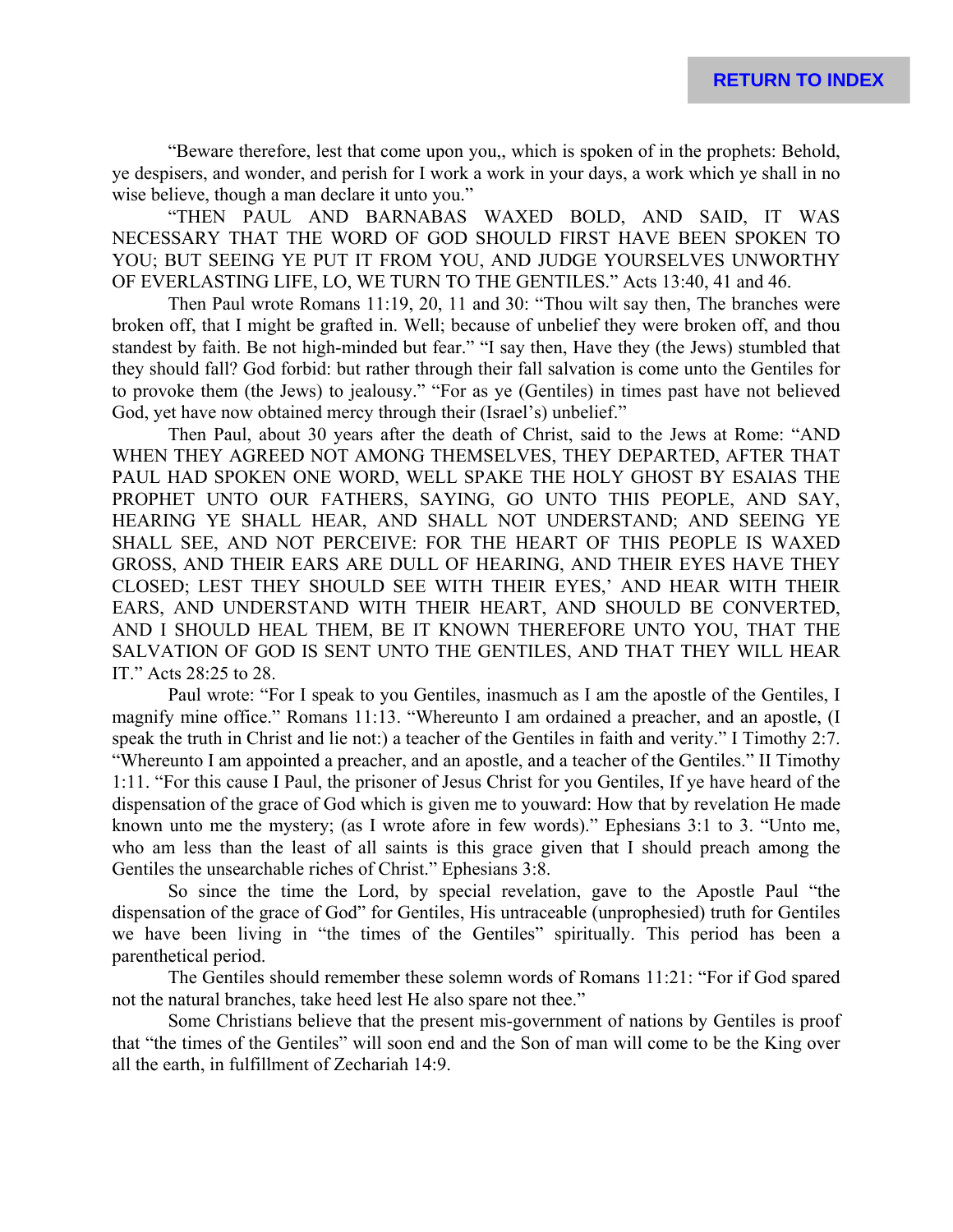Surely the present spiritual chaos brought on by Satan and the Gentile religious leaders, would indicate that this too must end soon.

But only God knows when!

# **THE BEGINNING AND THE END OF THE DISPENSATION OF THE GRACE OF GOD**

In I Corinthians 9:17, Paul wines, "a dispensation is committed unto me." What is a dispensation? The Greek word is our word "economy:" Note the use of the word in Paul's Epistle to the Colossians: "Whereof I am made a minister, according to the dispensation of God which is given to me for you, to fulfill the Word of God; Even the mystery which hath been hid from ages and from generations, but now is made manifest to His saints: To whom God would make known what is the riches of the glory of this mystery among the Gentiles; which is Christ in you the hope of glory." Colossians 1:25 to 27.

Here we note a very specific dispensation and duty committed to Paul for Gentiles. He had to fulfill, or complete, the Word of God with Divine Truth called "the Mystery." This was practically Gentilish truth. It was called "the mystery" or "the secret" because it was the Lord's secret, never made known to Israel's prophets or to any other of the Lord's servants until Christ in heaves revealed it to the Apostle Paul.

The word translated "fellowship," in Ephesians 3:9, is the same word "economy" or "dispensation." Note 3:8 and 9, "Unto me who am less than the least of all saints, is this grace given, that I should preach among the Gentiles the UNSEARCHABLE riches of Christ; and to make all men see what is the DISPENSATION of the mystery, which from the beginning of the world hath been hid in God, who created all things by Jesus Christ." Here we read of "THE ECONOMY OF THE MYSTERY," God's secret and the UNSEARCHABLE riches of Christ for Gentiles. The word "UNSEARCHABLE" is "NOT-TO-BE-TRACKED," or "UNTRACEABLE," that is "UNPROPHESIED." The thought is, that the Lord Jesus Christ had revealed to the Apostle Paul a distinct message for and concerning the Gentiles, a message quite different from the Gentile salvation foretold in Israel's Scriptures and quite different from Peter's message to Cornelius, the Gentile. Hence, "THE MYSTERY." A part of this mystery is told in Ephesians 3:6: "That the Gentiles should be joint-heirs and of the JointBody, and joint-sharers of His promise in Christ by the gospel."

Peter acknowledged that Paul's message included truth that was hard for all men to understand: "And account that the long suffering of our Lord is salvation: even as our beloved brother Paul also according to the wisdom given unto him, hath written unto you: As also in all his Epistles, speaking in them of these things; in which are some things hard to be understood, which they that are unlearned and unstable wrest, as they do also the other Scriptures, unto their own destruction."

To Peter and his associates the Lord Jesus committed a gospel message and a spiritual program.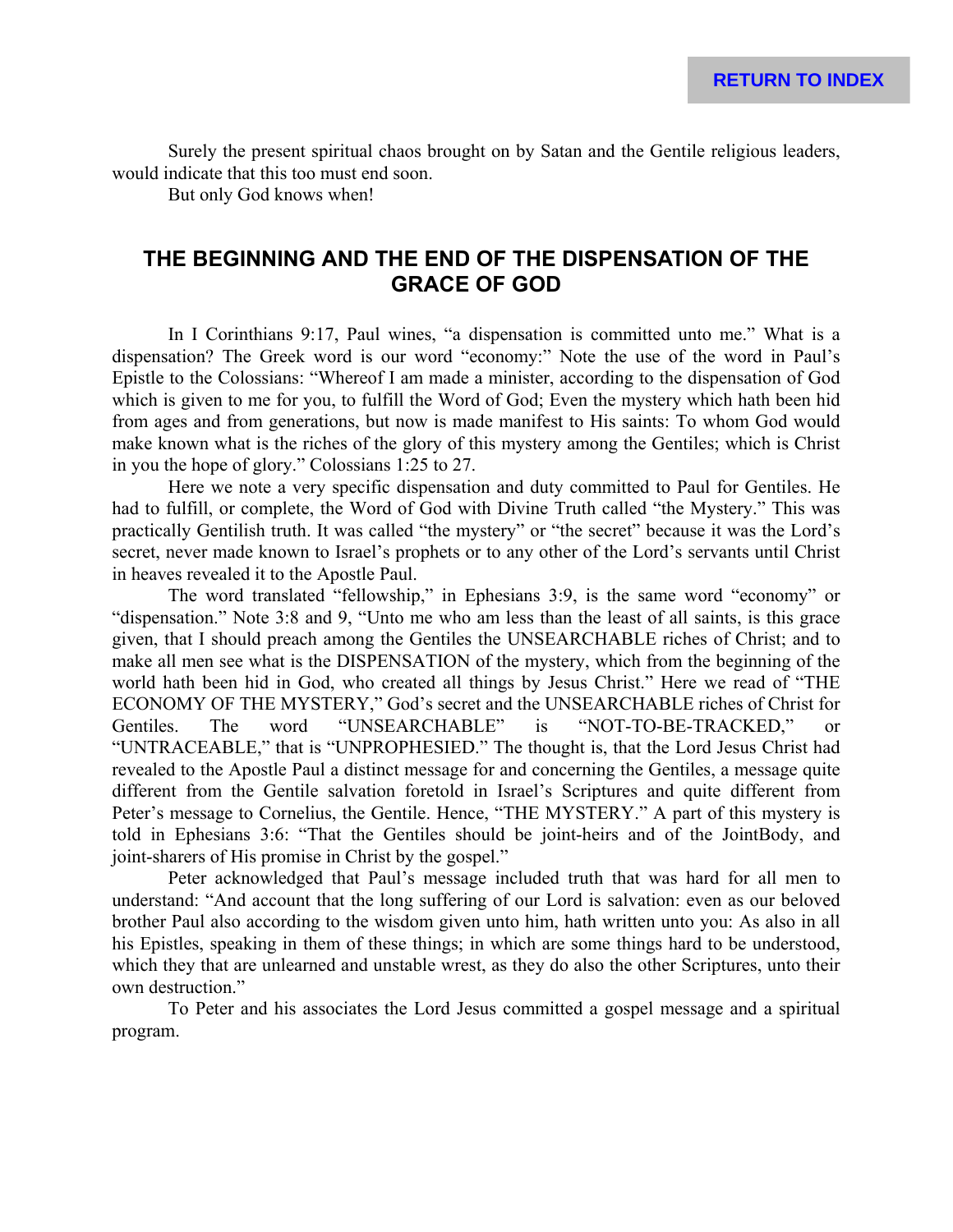1. "And I will give unto thee the keys of the kingdom of heaven and whatsoever thou shalt bind on earth shall be bound in heaven: and whatsoever thou shalt loose on earth shall be loosed in heaven." Matthew 16:19.

2. "Go ye therefore, and teach all nations, baptizing them in the name of the Father, and of the Son, and of the Holy Ghost. Teaching them to observe all things whatsoever I have commanded you: and, lo, I am with you alway, even unto the end of the world. Amen." Matthew 28:19 and 20.

3. "But ye shall receive power after that the Holy Ghost is come upon you: and ye shall be witnesses unto Me both in Jerusalem, and in all Judea, and in Samaria, and unto the uttermost part of the earth." Acts 1:8.

4. "But contrariwise, when they saw that the gospel of the uncircumcision was committed unto me, as the gospel of the circumcision was unto Peter: (For He that wrought effectually in Peter to the apostleship of the circumcision, the same was mighty in one toward the Gentiles.)" Galatians 2:7 and 8.

5. "Arise therefore, and get thee down, and go with them, doubting nothing: for I have sent them." "... Now therefore are we all here present before God

to hear all things that are commanded thee of God." Acts 10:20 and 33.

6. "And when James, Peter and John, who seemed to be pillars, perceived the grace that was given unto me, they gave to me and Barnabas the right hands of fellowship; that we should go unto the heathen and they unto the circumcision." Galatians 2:9.

By way of comparison, study in addition to the verses which we have quoted:

1. "AND ALL THINGS ARE OF GOD. WHO HATH RECONCILED US TO HIMSELF BY JESUS CHRIST, AND HATH GIVEN TO US THE MINISTRY OF RECONCILIATION: II Corinthians 5:18.

2. "THAT I SHOULD BE THE MINISTER OF JESUS CHRIST TO THE GENTILES, MINISTERING THE GOSPEL OF GOD THAT THE OFFERING ]UP OF THE GENTILES MIGHT BE ACCEPTABLE, BEING SANCTIFIED BY THE HOLY GHOST." Romans 15:16.

3. "AND IT CAME TO PASS THAT WHEN I WAS COME AGAIN TO JERUSALEM, EVEN WHEN I PRAYED IN THE TEMPLE, I WAS IN A TRANCE." "AND HE SAID UNTO ME, DEPART; FOR I WILL SEND THEE FAR HENCE UNTO THE GENTILES." Acts 22:17 and 21.

4. "FOR I SPEAK TO YOU GENTILES INASMUCH AS I AM THE APOSTLE OF THE GENTILES, I MAGNIFY MINE OFFICE:" Romans 11:13.

5. "WHO GAVE HIMSELF A RANSOM FOR ALL. TO BE TESTIFIED IN DUE TIME. WHEREUNTO I AM ORDAINED A PREACHER, AND AN APOSTLE, (I SPEAK THE TRUTH IN CHRIST AND LIE NOT;) A TEACHER OF THE GENTILES IN FAITH AND VERITY:" I Timothy 2:6 and 7.

6. ". . . THE GOSPEL WHICH YE HAVE HEARD, AND WHICH WAS (PREACHED TO EVERY CREATURE WHICH IS UNDER HEAVEN WHEREOF I PAUL AM MADE A MINISTER." Colossians 1:23.

7. "FOR THIS CAUSE I PAUL, THE PRISONER OF JESUS CHRIST FOR YOU GENTILES, IF YE HAVE HEARD OF THE DISPENSATION OF THE GRACE OF GOD WHICH IS GIVEN ME TO YOU-WARD; HOW THAT BY REVELATION HE MADE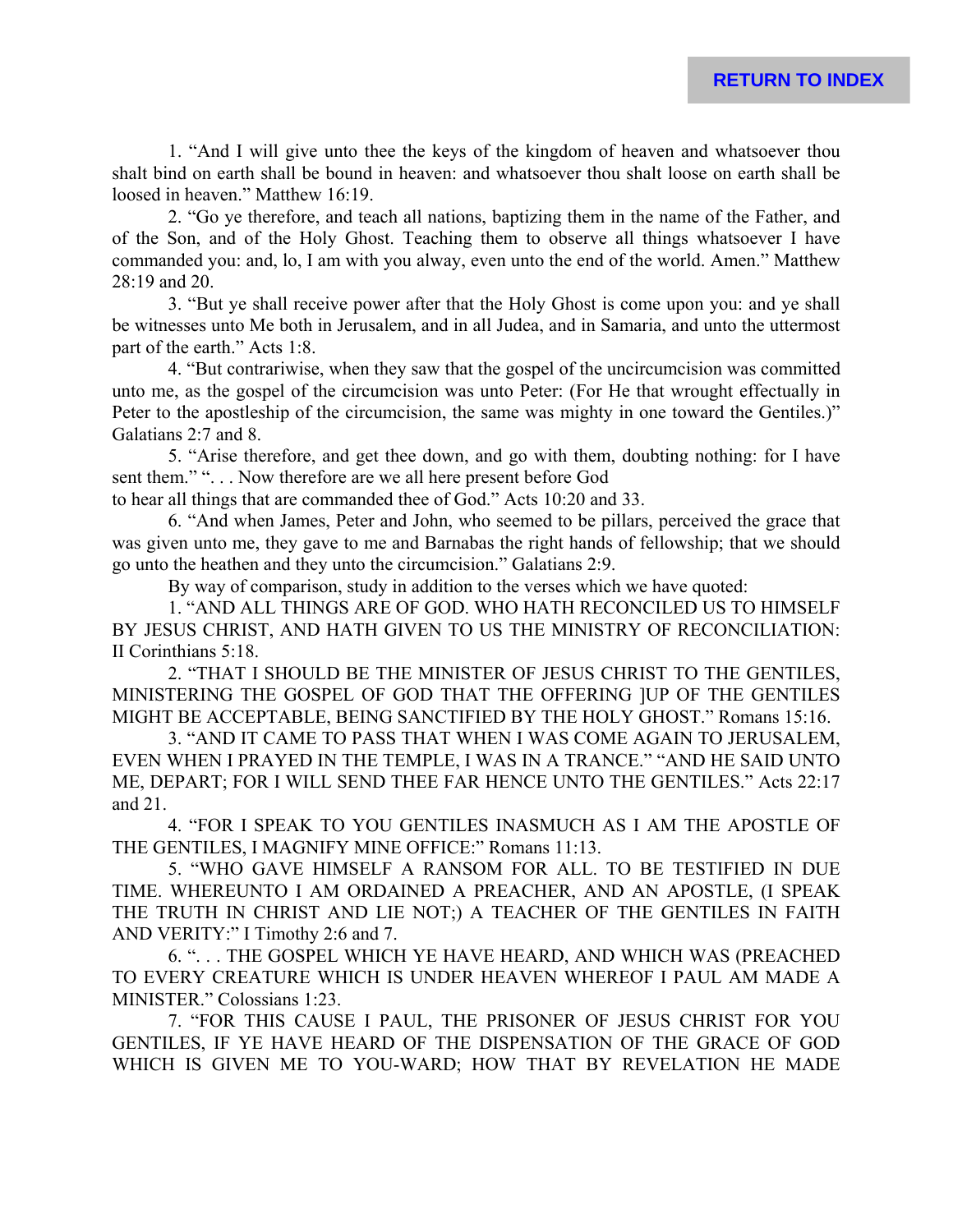KNOWN UNTO ME THE MYSTERY; (AS I WROTE AFORE IN FEW WORDS)." Ephesians 3:1 to 3.

The keys of the kingdom of heaven were given to Peter with whom eleven other men were associated. In Acts 2:14 we are told that eleven other men stood up with Peter. Why twelve men? Only eleven were present when the so-called "great commission" was given. Matthew 28:16. But the number had to be increased to twelve before the keys of the kingdom could be used. Therefore, Matthias took the place of Judas. Acts 1:26. Twelve apostles for Israel—twelve tribes. The twelve men were to go over the cities of Israel, Matthew 10:23. The Twelve remained at Jerusalem. Acts 8:1. They agreed to go to the circumcision. Galatians 2:9.

It is believed that Peter used a key to let Cornelius and his household into the kingdom of heaven. At that time there were still twelve apostles in the original group. After that the number was reduced to eleven, for James was killed. Acts 12:1 and 2. Then the record of the spiritual activities of the twelve in the Book of Acts ceased.

The Twelve have a future ministry with the twelve tribes: "And Jesus said unto them, Verily I say unto you, That you which have followed me in the regeneration when the Son of man shall sit in the throne of His glory, ye also shall sit upon twelve thrones, judging the twelve tribes of Israel:" Matthew 19:28.

But now again Romans 11:13: "For I speak to you Gentiles, inasmuch AS I AM THE APOSTLE TO THE GENTILES, I magnify mine office:"

Note the commission of Acts 13:2: "As they ministered to the Lord and fasted, the Holy Ghost said, Separate me Barnabas and Saul for the work whereunto I have called them:" After that, the only mention of any of the twelve apostles in the Book of Acts is when they had dealings with Paul. Paul is the chief human actor in the last sixteen chapters of Acts. He wrote thirteen Epistles which have been called Gentile Epistles. In these thirteen Epistles and in the Book of Acts Paul used the first person pronoun more than one thousand times. Note what he wrote in I Corinthians 3:10: "According to the grace of God which is given unto me, as a wise masterbuilder, I have laid the foundation, and another buildeth thereupon. But let every man take heed how he buildeth thereupon." I Timothy 2:16: "Howbeit for this cause I obtained mercy, that in me first Jesus Christ might shew forth all long-suffering, for a pattern to them which should hereafter believe on Him to life everlasting:' Colossians 1:24 and 25: "Who now rejoice in my sufferings for you, and fill up that which is behind of the afflictions of Christ in my flesh for His Body's sake, which is the Church, Whereof I am made a minister . . ." And I Corinthians 11:1: "Be ye followers of me even as I also am of Christ."

If Christians cannot see the difference between the gospel of the circumcision committed to Peter, and the gospel of the uncircumcision committed unto Paul, certainly they cannot know the difference between "the keys of the kingdom of heaven" committed unto Peter, and "the dispensation of the grace of God," committed unto Paul. What a great difference between "the gospel of the circumcision" and "the dispensation of the Mystery"! In order that we might recognize this great difference, we must keep in mind that "the gospel of the circumcision" was given to Peter after the resurrection of Christ. All of the message of Peter on the day of Pentecost to devout Jews from every nation under heaven, was in fulfillment of Joel's prophecy and David's prophecy. He preached in the third chapter of Acts concerning days prophesied by all of Israel's prophets. Acts 3:24.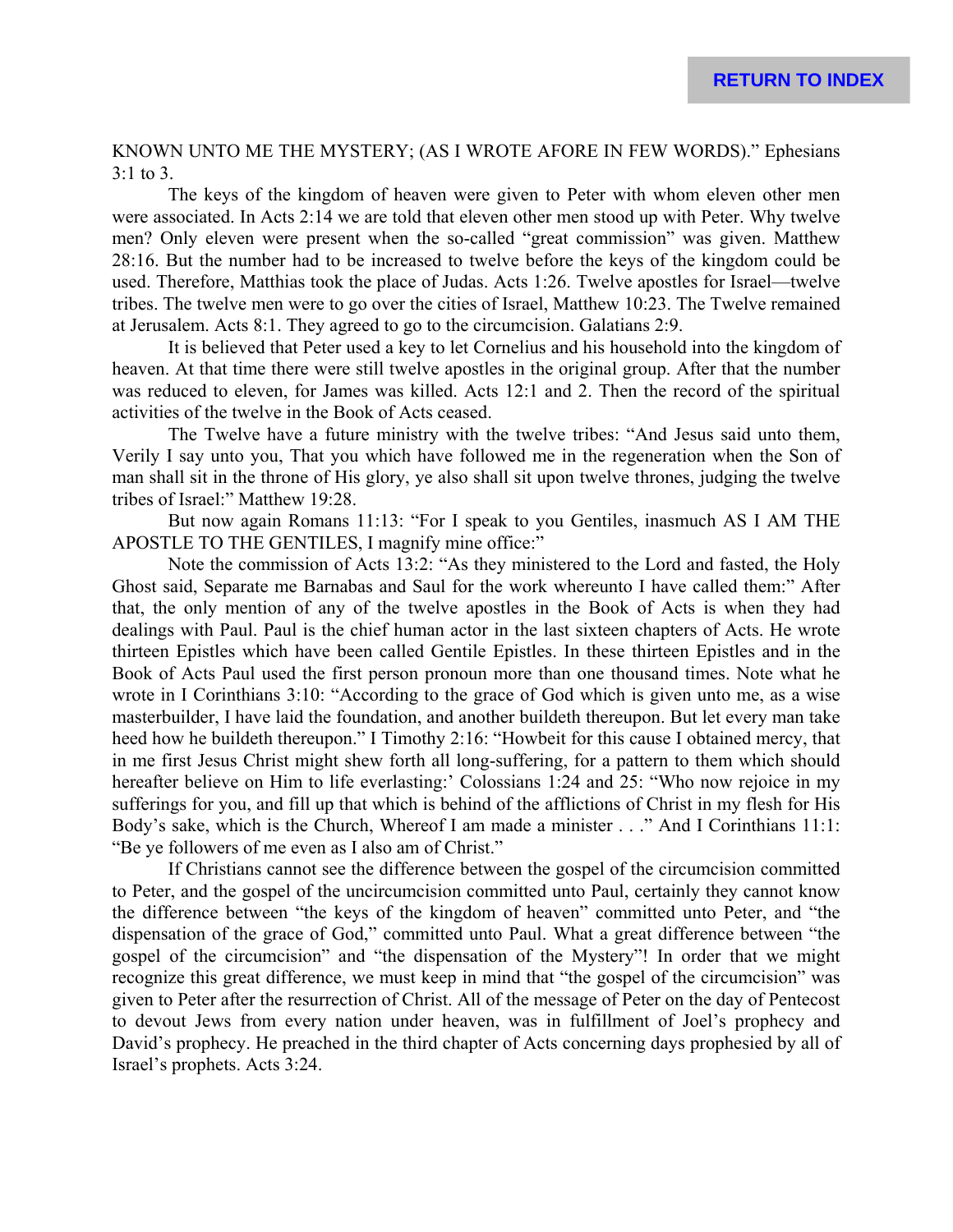All of this is so different from THE DISPENSATION OF THE MYSTERY concerning the Gentiles, about which all I of Israel's prophets were both silent and ignorant. Why did the Lord instruct (Peter to continue with the gospel of the circumcision on and after the day of Pentecost? Because He had not yet cast away His circumcised nation Israel. After Saul's name was changed to "Paul", Christ committed unto him the ministry of reconciliation. II Corinthians 5:18 to 20. This was after Israel was set aside. Romans 11:15: "For if the casting away of them be the reconciling of the world, what shall the receiving of them be, but life from the dead?" As long as the gospel of the circumcision was proclaimed, the Lord's messengers went back to the Abrahamic Covenant and the Covenant of Circumcision. Acts 7:8. When Israel was set aside and the Lord committed to Paul the dispensation of the grace of God and the ministry of reconciliation, then for the first time reference is made to Adam. Note Romans 5:11 and 12: "And not only so, but we also joy in God through our Lord Jesus Christ, by whom we have now received the reconciliation (atonement) Wherefore as by one man sin entered into the world, and death by sin; and so death passed upon all men, for that all have sinned." Romans 5:11 and 12.

The Lord never committed the dispensation of the grace of God to Peter for Gentiles when He gave him the kingdom keys, nor when He gave the Eleven the so-called "great commission." Nor at any other time. Note in Colossians 1:23 who had the responsibility for preaching the gospel to every creature under heaven. So far as we are concerned, in II Corinthians 5:18 to 20 and Ephesians 3:1 to 11, we find a commission far greater for us than Matthew 28:19 and 20 or Mark 16:14 to 18.

The gospel of the kingdom, which is not the gospel of the grace of God (Acts 20:24), will be proclaimed after the present economy of the grace of God has been brought to an end. This dispensation of grace will end. After that "the times of the Gentiles" will be fulfilled.

The dispensation of the grace of God did not begin on the day of Pentecost, or with the salvation of Cornelius, or with anything that the Twelve preached or did. It began with the casting away of Israel, when that nation committed the unpardonable sin. The beginning of the end of national Israel was Stephen's message in Jerusalem and Paul's message in Acts 13:46: "Then Paul and Barnabas waxed bold, and said, It was necessary that the Word of God should first have been spoken to you: but seeing you put it from you, and judge yourselves unworthy of everlasting life, lo, we turn to 'the Gentiles.'" And Acts 18:6: "And when they opposed themselves, and blasphemed, he shook his raiment and said unto them, Your blood be upon your own heads: I am clean: from henceforth I will go unto the Gentiles."

Then came the end of religion, the end of circumcision, the proclamation of the gospel of the uncircumcision, the beginning of the times of the Gentiles spiritually, the dispensation of the grace of God for Gentiles. Then followed the revelation of "the dispensation of the Mystery." Note Ephesians 3:9: "And to make all men see what is the dispensation (fellowship) of the Mystery, which from the beginning of the world hath been hid in God, Who created all things by Jesus Christ."

What are you doing about Ephesians 3:9?

Then note the glorious Divine Truth in Ephesians 1:23 and Ephesians 4:13:

"WHICH IS HIS BODY, THE FULNESS OF HIM THAT FILLETH ALL IN ALL." "TILL WE ALL COME IN THE UNITY OF THE FAITH, AND OF THE KNOWLEDGE OF